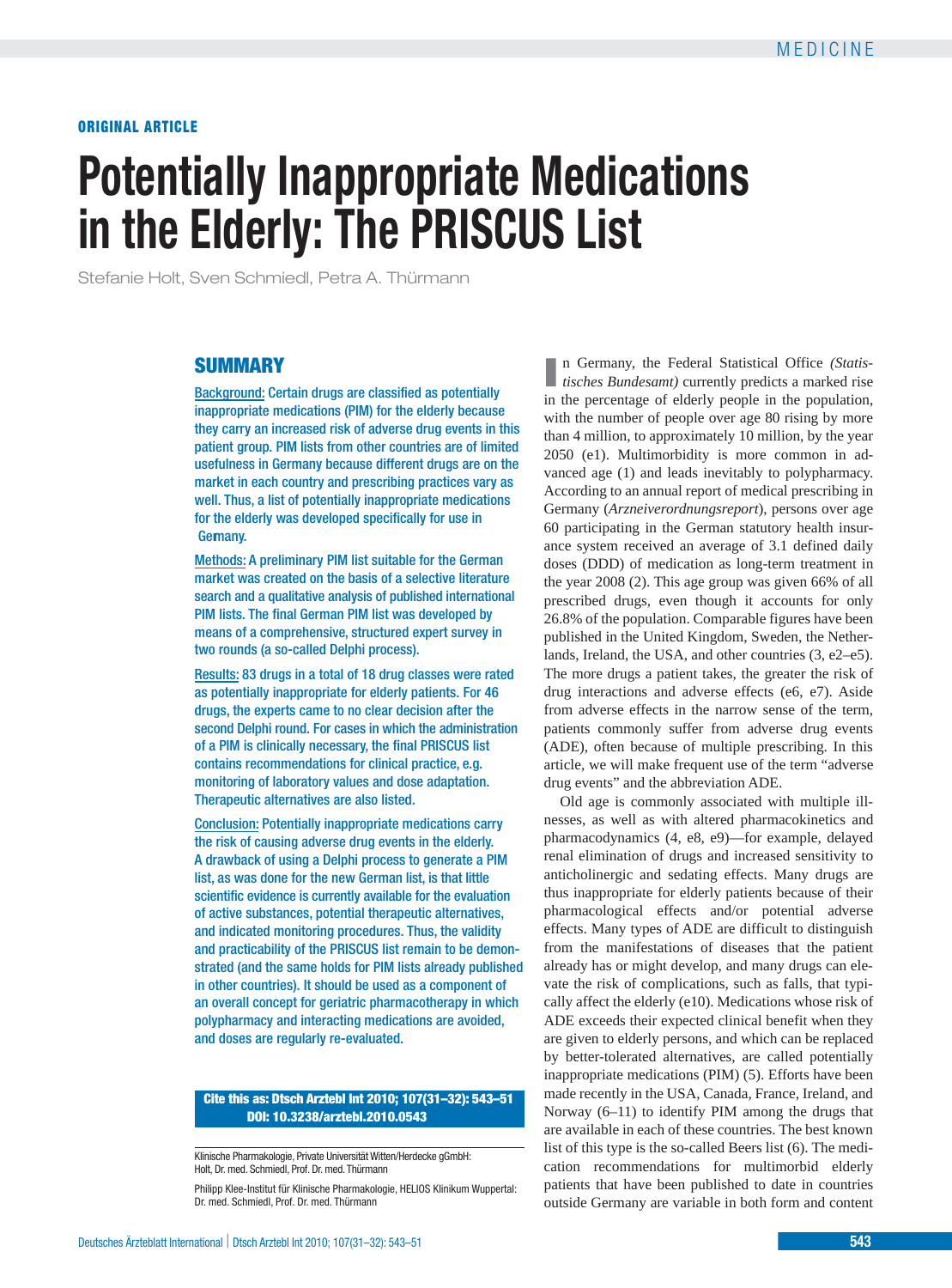and often do not apply to the German situation because of differences in approved drugs, in prescribing behav ior, and in therapeutic guidelines. Propoxyphene, for example, appears on international lists as a PIM but is not available as a medication in Germany.

The creation of a specifically German list of potentially inappropriate medications that elderly persons should not take, or whose doses require special adjustment for elderly patients (6, 7), was made a goal of the German Health Ministry's Drug Safety Initiative *(Aktionsplan Arzneimitteltherapiesicherheit)* for 2008/2009 (e11), on the recommendation of a council of experts for the evaluation of developments in health care (e12). The joint project was entitled PRISCUS (Latin for "old and venerable"). The PIM list that it created can be found in full at www.priscus.net (in German). This PIM list is described in the present article, and its potential uses are discussed.

#### **Methods**

The PRISCUS list was created in four steps:

**(a) Qualitative analysis of selected PIM lists for elderly patients from other countries**—Two publications on the subject from the USA (6, 7), one from Canada (8), and one from France (9) were identified, qualitatively analyzed, and evaluated for applicability to the German drug market in terms of availability and prescribing frequency (e13).

**(b) Literature search**—The literature was searched (in the Medline database PubMed and elsewhere) for publications on drug recommendations for the elderly and problems related to drugs commonly used by elderly patients. Particular attention was paid to publications that provided scientific evidence of an elevated risk of ADE and drug interactions for specific medications and medication classes taken by the elderly. The literature contains many different age thresholds for the definition of the elderly. The authors of the PRISCUS list established age 65 as the lower limit (10, 12).

**(c) Development of a preliminary list of potentially inappropriate medications for elderly patients, specifically adapted to the German market**—The information obtained in steps (a) and (b) was used to create a preliminary PIM list containing 131 medications belonging to 24 different classes, with extensive accompanying information *(eBox 1, eTable 1)*. *eBox 2* contains a detailed description of steps (a) – (c).

**(d) Generation of the final PRISCUS list by consultation of experts (modified Delphi process)**—As was done for the PIM lists that were published in other countries, the German PIM list was generated by expert consensus *(eBox 3)* on the basis of a literature review followed by consultation of experts in a modified Delphi process (13, e14, e15).

The Internet-based Delphi interrogation process consisted of two rounds and began in December 2008, when contact was made with more than 50 Germanspeaking experts, of whom 38 agreed in writing to participate in the project. These experts represented eight

different specialties (geriatric medicine, clinical pharmacology, general practice, internal medicine, pain therapy, neurology, psychiatry, and pharmacy). The experts were identified with the aid of the specialty societies and the Drug Commission of the German Medical Association. Further potential participants were identified by personal communication.

The experts rated each potentially inappropriate medication on the five-point Likert scale (e16), which ranges from a score of 1 (drugs that can definitely be considered potentially inappropriate for elderly patients) to 5 (drugs whose risk for elderly patients is comparable to the risk for younger patients). A score of 3 is neutral (undecided). Furthermore, the experts were asked to propose monitoring parameters (e.g., laboratory values to be tested), dose adjustments, and alternative, predominantly pharmacological, treatment alternatives for each drug. They were also asked to list, for each drug, any comorbidities that would elevate the risk of adverse events.

After the first round of questioning, the mean Likert score and the corresponding 95% confidence interval (CI) were determined for each drug. Drugs for which the upper bound of the 95% CI was less than 3.0 were classed as PIM, while drugs for which the lower bound of the 95% CI was greater than 3.0 were classed as drugs whose risk is comparable in elderly and younger patients. Only the drugs whose 95% CI was on both sides of 3.0 were evaluated a further time by the experts in the second round of questioning (7, 10). The experts' answers in the second round were evaluated by the same procedure. Drugs whose 95% CI remained on both sides of 3.0 in the second round were designated as "not unequivocally characterized."

A number of medications were evaluated in separate categories of dosage, indication, or manner of drug release in the second round, on the basis of the experts' recommendations. Statistical calculations were performed with the SPSS program, version 17 (SPSS Inc., Chicago, IL, USA).

#### **Results**

Twenty-five of the 38 experts (65.8%) participated in the first round of questioning, and 26 completed the second round. One expert participated only in the first round, two others only in the second round.

Five of the 131 different drugs (active substances) under consideration were evaluated by the experts in the first round in two different categories based on the manner of drug release. Rapidly released nifedipine, for example, was unequivocally rated as a PIM, while sustained-release nifedipine was classified as a questionable PIM. Thus, 136 different drug evaluations emerged from the first round *(Figure)*. 17 drugs were judged to carry comparable risks for younger and older patients, and were thus classified as non-PIM. 61 drugs were considered by the experts to be potentially inappropriate for elderly patients.

For 58 drugs, an unambiguous expert evaluation was not obtained in the first round, and a further evaluation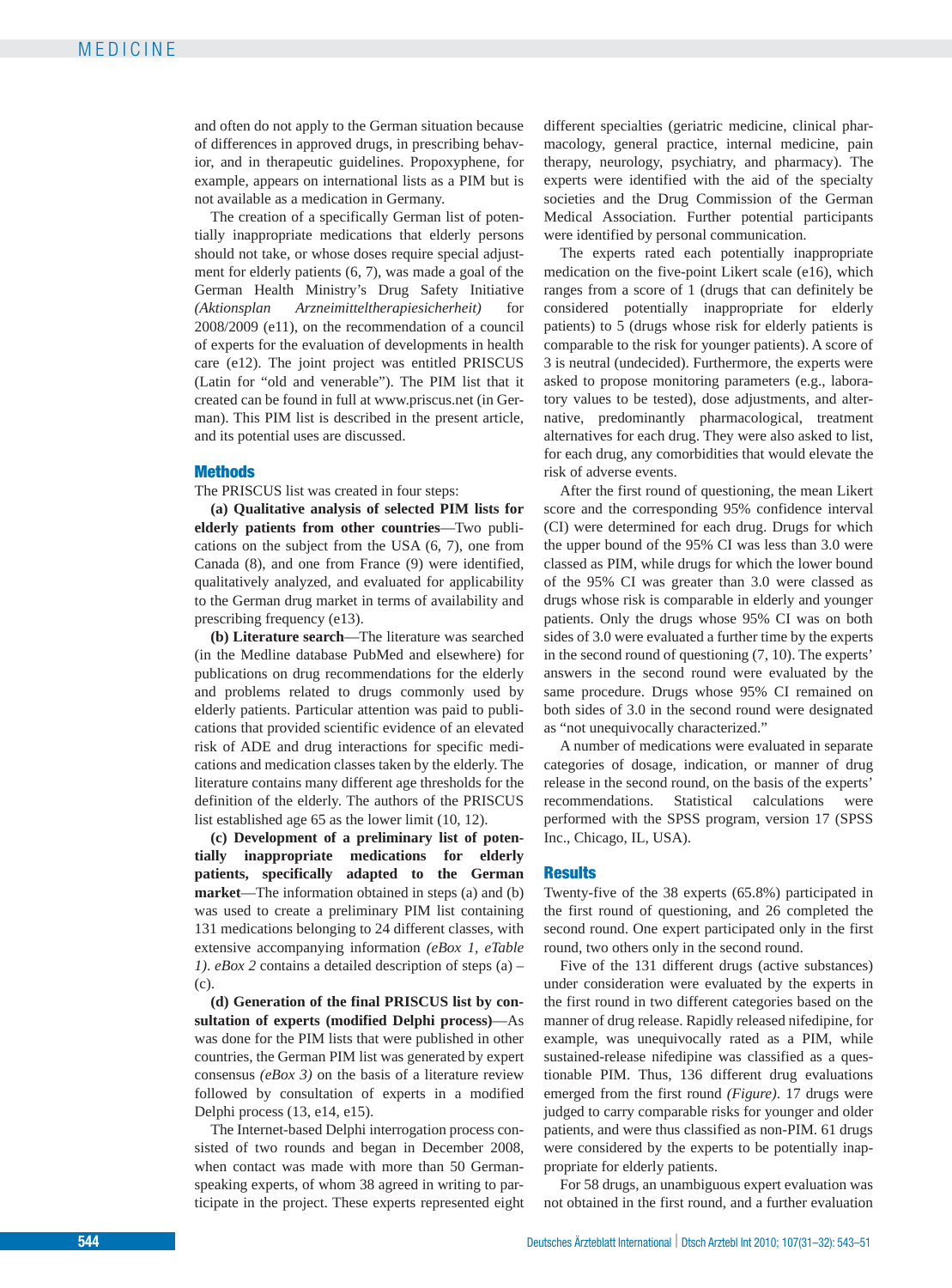in the second round was needed. Nine of these drugs were evaluated in two different categories based on their dosage or indication, in accordance with the experts' suggestions. The experts in the second round also suggested 10 new drugs for consideration as possible PIM. Thus, 77 different drugs were evaluated in the second round.

The experts in the second round of questioning evaluated 21 of the 77 drugs as potentially inappropriate for elderly patients. Forty-seven drugs could not be unambiguously classified even after the second round *(eTable 2)*. One of these was prasugrel, which was then designated by the authors of the PRISCUS list as a PIM on the basis of the manufacturer's recommendations (e17) *(Figure)* .

Thus, at the end of two rounds of questioning, 83 drugs were judged to be potentially inappropriate for elderly patients *(Table, eTable 3)*. Among them were two (nifedipine and tolterodine) that were only classified as PIM in their rapid-release formulation. For 9 drugs, upper dose limits were stated.

After evaluating many textual references to therapeutic alternatives and monitoring derived from the literature, the experts also provided comments, supplementary information, and more concrete statements. These are contained in the final PRISCUS list (short version in the *Table;* complete list at www.priscus.net [in German language]).

Sixty-four of the 83 drugs designated as PIM in the PRISCUS list are so designated in at least one of the PIM lists that have been published in other countries (6–9). Among the remaining 19 German PIM drugs that are not listed as PIM in any of the four foreign lists, 12 are not available on the market in at least one of the three countries to which these lists apply (e18); however, 7 are on the market in all three (the USA, Canada, and France). On the other hand, 124 drugs are designated as PIM in at least one of the four foreign lists (sometimes only in the presence of specific comorbidities) but do not appear on the German PRISCUS list. Seventy of these drugs are not on the German market. Thirty-seven of them did not appear on the preliminary PIM list for various reasons, including low frequency of prescription (dosulepine) or lack of scientific evidence (cimetidine). Of the 17 remaining drugs classified as PIM on foreign lists but not on the German list, 6 were designated as non-PIM, and 11 could not be unambiguously classified.

## **Discussion**

The project described here created the first list of potentially inappropriate medications for elderly patients in the German-speaking countries. A specifically German list was needed because the French, American, and Canadian drug markets are only partly comparable with the market in Germany (5, 14, 15).

Of the 83 medications that were designated as potentially inappropriate in the final list, nearly threequarters had already been classified as such in the first round of questioning. This implies that, for these drugs,



cedure that was used to generate the PRISCUS list

\* Prasugrel was not unequivocally evaluated by the group of experts but was rated as potentially inappropriate for elderly patients and assigned to the PIM group on the basis of the Summary of Product Characteristics (e17)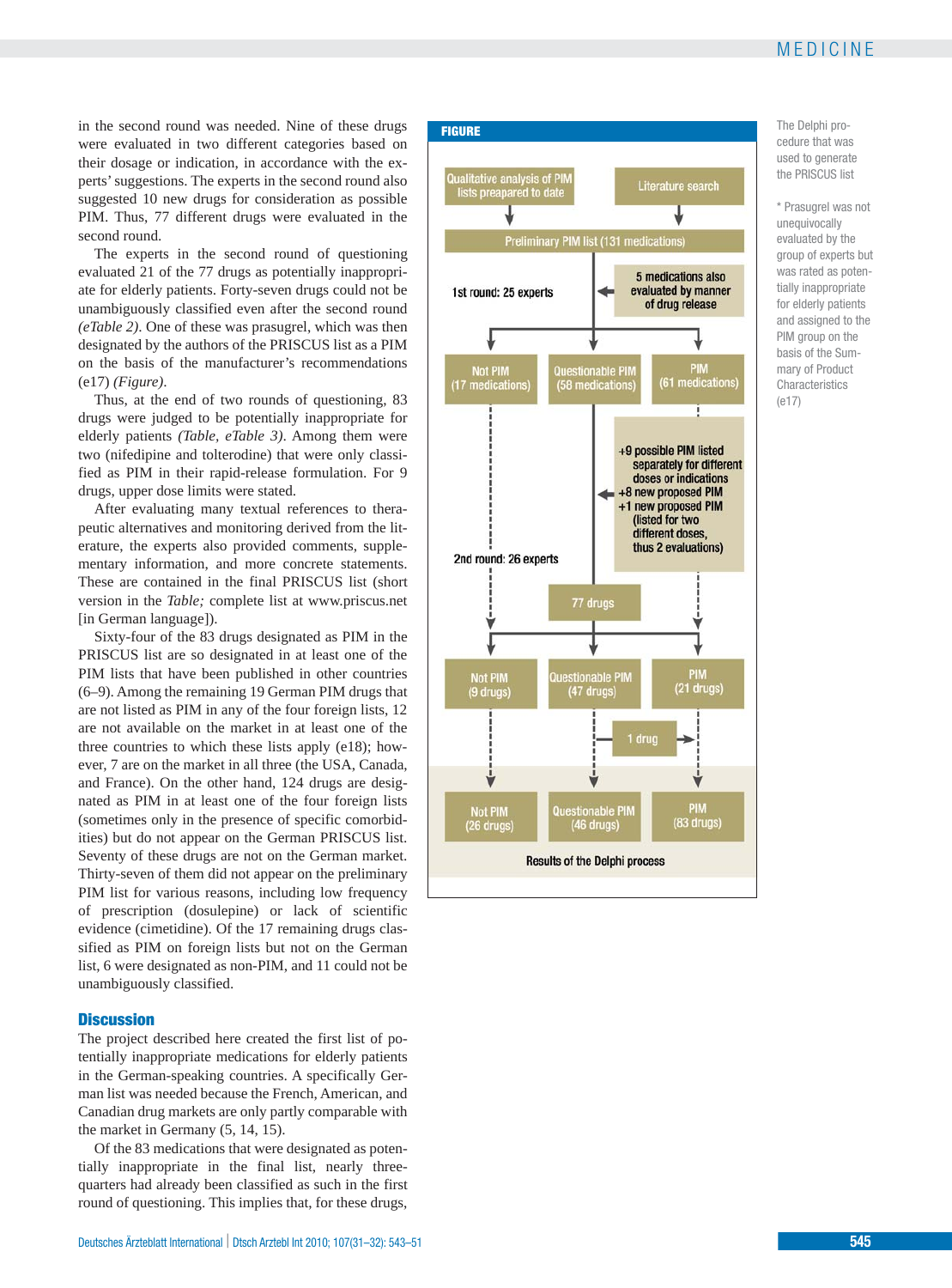# **TABLE**

Potentially inappropriate medications for elderly patients (short version) (see also the Summaries of Product Characteristics)

| <b>Medication</b>                                                                                                                  | Main concerns (selected)                                                                                                                                                                                                                                | Possible therapeutic alternatives                                                                                                                                                                                                       | Precautions to be taken when these<br>medications are used                                                                                                                                                                                                                                                                                                                                                              |  |  |  |  |
|------------------------------------------------------------------------------------------------------------------------------------|---------------------------------------------------------------------------------------------------------------------------------------------------------------------------------------------------------------------------------------------------------|-----------------------------------------------------------------------------------------------------------------------------------------------------------------------------------------------------------------------------------------|-------------------------------------------------------------------------------------------------------------------------------------------------------------------------------------------------------------------------------------------------------------------------------------------------------------------------------------------------------------------------------------------------------------------------|--|--|--|--|
|                                                                                                                                    | Analgesics, anti-inflammatory drugs                                                                                                                                                                                                                     |                                                                                                                                                                                                                                         |                                                                                                                                                                                                                                                                                                                                                                                                                         |  |  |  |  |
| <b>NSAID</b><br>- indometacin<br>- acemetacin*<br>- ketoprofen*<br>- piroxicam<br>- meloxicam*<br>- phenylbutazone<br>- etoricoxib | - very high risk of gastrointestinal hemor-<br>rhage, ulceration, or perforation, which<br>may be fatal<br>- indometacin: central nervous disturb-<br>ances<br>- phenylbutazone: blood dyscrasia<br>- etoricoxib: cardiovascular contraindi-<br>cations | - paracetamol<br>- (weak) opioids (tramadol, codeine)<br>- weak NSAID (e.g., ibuprofen)                                                                                                                                                 | - use in combination with protective<br>agents, e.g., PPI<br>- follow-up for gastrointestinal manifes-<br>tations (gastritis, ulcer, hemorrhage)<br>- monitoring of renal function<br>- monitoring of cardiovascular function<br>(blood pressure, signs of congestive<br>heart failure)<br>- dosing recommendation: shortest<br>possible duration of therapy<br>- phenylbutazone: monitoring of blood<br>counts as well |  |  |  |  |
| Opioid analgesics<br>- pethidine                                                                                                   | - elevated risk of delirium and falls                                                                                                                                                                                                                   | - paracetamol<br>- other opioids (with a lower risk of de-<br>lirium, e.g., tilidine/naloxone, morphine,<br>oxycodone, buprenorphine, hydromor-<br>phone)<br>- weak NSAID (e.g., ibuprofen)                                             | - clinical follow-up (central nervous func-<br>tion, tendency to fall, cardiovascular<br>function)<br>- monitoring of renal function<br>- dosing recommendation: low initial<br>dose, shortest possible duration of<br>treatment                                                                                                                                                                                        |  |  |  |  |
| Antiarrhythmic drugs                                                                                                               |                                                                                                                                                                                                                                                         |                                                                                                                                                                                                                                         |                                                                                                                                                                                                                                                                                                                                                                                                                         |  |  |  |  |
| Ouinidine*                                                                                                                         | - central nervous side effects<br>- increased mortality<br>- Quinidine plus verapamil: not recom-<br>mended for patients over age 75 (e25)                                                                                                              | - beta-blockers<br>- verapamil<br>- diltiazem<br>- amiodarone<br>- defibrillator implantation                                                                                                                                           | - monitoring for central nervous effects<br>- monitoring of cardiovascular function<br>(proarrhythmia, QTc duration)<br>- monitoring of renal function                                                                                                                                                                                                                                                                  |  |  |  |  |
| Flecainide*                                                                                                                        | - higher rate of adverse effects in general                                                                                                                                                                                                             | - beta-blockers<br>- amiodarone                                                                                                                                                                                                         | - monitoring for central nervous effects<br>(e.g., vertigo, cognitive impairment)<br>- monitoring of cardiovascular function<br>- monitoring of renal function (dose ad-<br>justment)                                                                                                                                                                                                                                   |  |  |  |  |
| Sotalol*                                                                                                                           | - a beta-blocker with an additional antia-<br>rrhytmic effect                                                                                                                                                                                           | - cardioselektive beta-blockers (e.g.,<br>metoprolol, bisoprolol, carvedilol)<br>- amiodaron<br>- propafenone (depending on the type of<br>arrhythmia)                                                                                  | - monitoring of cardiovascular function<br>- monitoring of renal function (dose<br>adjustment)<br>- monitoring of pulmonary function<br>- dosing recommendation: start at 1/2 to<br>1/3 of the typical dose and increase<br>slowly                                                                                                                                                                                      |  |  |  |  |
| Digoxin,<br>acetyldigoxin,*<br>metildigoxin*                                                                                       | - elevated glycoside sensitivity<br>(women > men)<br>- risk of intoxication                                                                                                                                                                             | - for tachycardia/atrial fibrillation: beta-<br>blockers<br>- for congestive heart failure: diuretics,<br>ACE-inhibitors, etc.<br>- digitoxin may be less toxic                                                                         | - monitoring of renal function (dose<br>adjustment)<br>- monitoring of cardiovascular function<br>- therapeutic drug monitoring<br>- age-appropriate maintenance dose                                                                                                                                                                                                                                                   |  |  |  |  |
| <b>Antibiotics</b>                                                                                                                 |                                                                                                                                                                                                                                                         |                                                                                                                                                                                                                                         |                                                                                                                                                                                                                                                                                                                                                                                                                         |  |  |  |  |
| Nitrofurantoin                                                                                                                     | - unfavorable risk/benefit ratio, particu-<br>larly with long-term use (pulmonary<br>side effects, liver damage, etc.)                                                                                                                                  | - other antibiotics (e.g., cephalosporins,<br>cotrimoxazole, trimethoprim-in ac-<br>cordance with sensitivity and resistance<br>testing, as far as possible)<br>- non-pharmacological measures: more<br>fluid intake, incontinence aids | - monitoring of renal, pulmonary,<br>and hepatic function                                                                                                                                                                                                                                                                                                                                                               |  |  |  |  |
| Anticholinergic drugs                                                                                                              |                                                                                                                                                                                                                                                         |                                                                                                                                                                                                                                         |                                                                                                                                                                                                                                                                                                                                                                                                                         |  |  |  |  |
| Antihistamines<br>- hydroxyzine<br>- clemastine*<br>- dimetindene*<br>- chlorpheniramine<br>- triprolidine                         | - anticholinergic side effects<br>(e.g., constipation, dry mouth)<br>- impaired cognitive performance<br>- ECG changes (prolonged QT)                                                                                                                   | - non-sedating, non-anticholinergic anti-<br>histamines (e.g., cetirizine, loratadine,<br>desloratadine)                                                                                                                                | - clinical monitoring for (anticholinergic)<br>side effects<br>- monitoring of central nervous function<br>– ECG                                                                                                                                                                                                                                                                                                        |  |  |  |  |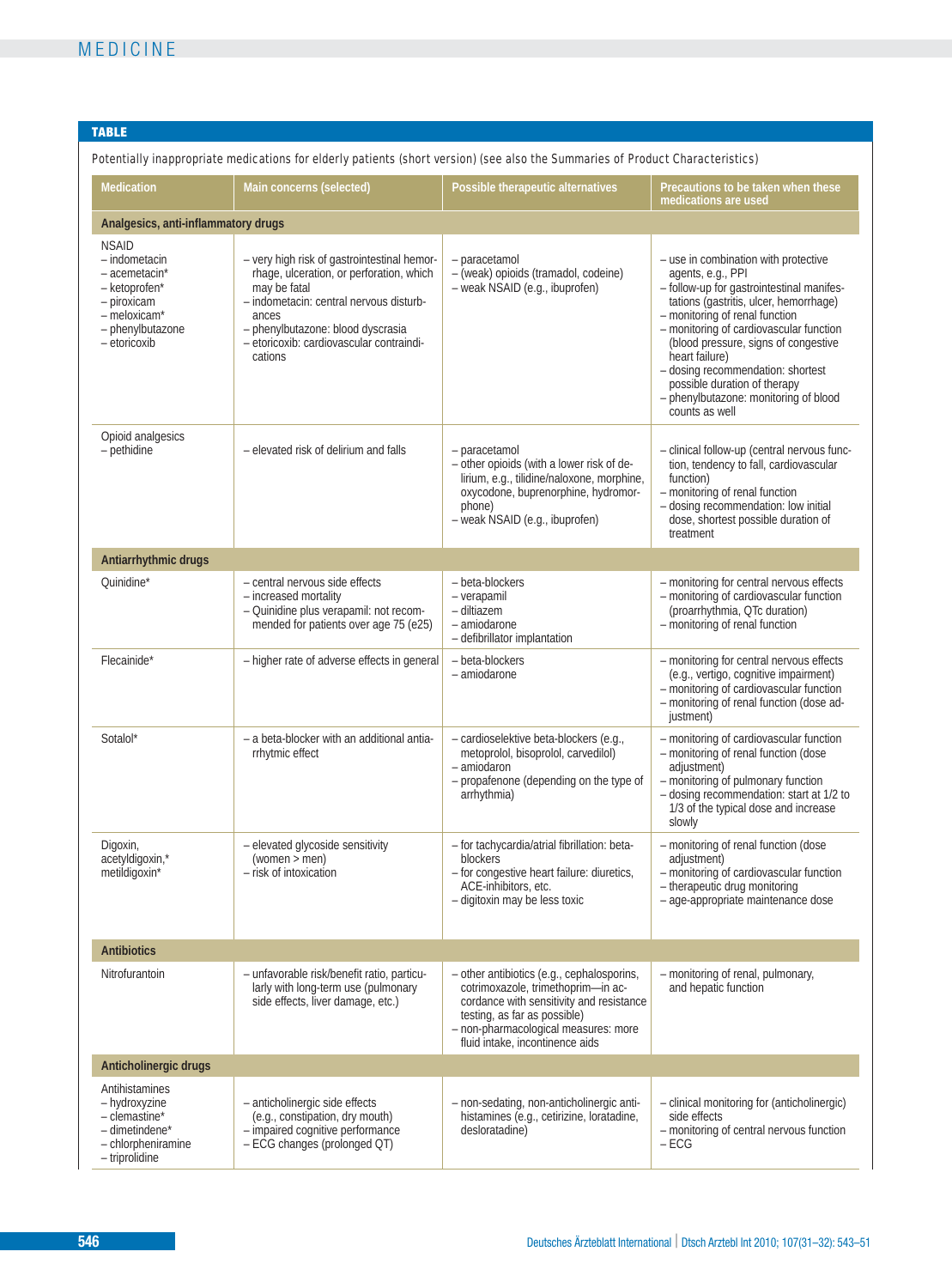| Urological spasmolytic<br>agents<br>- oxybutynine<br>(non-sustained-release<br>and sustained-release<br>formulations)<br>- tolterodine<br>(non-sustained release)<br>- solifenacin | - anticholinergic side effects (e.g., consti-<br>pation, dry mouth, CNS)<br>- ECG changes (prolonged QT)                                                                                                                                                                                            | - trospium<br>- non-pharmacological treatment (pelvic<br>floor exercises, physical and behavioral<br>therapy)                                                                   | - clinical monitoring for (anticholinergic)<br>side effects<br>- monitoring of central nervous function<br>$-ECG$                                                                                                                                                               |
|------------------------------------------------------------------------------------------------------------------------------------------------------------------------------------|-----------------------------------------------------------------------------------------------------------------------------------------------------------------------------------------------------------------------------------------------------------------------------------------------------|---------------------------------------------------------------------------------------------------------------------------------------------------------------------------------|---------------------------------------------------------------------------------------------------------------------------------------------------------------------------------------------------------------------------------------------------------------------------------|
| Inhibitors of platelet aggregation                                                                                                                                                 |                                                                                                                                                                                                                                                                                                     |                                                                                                                                                                                 |                                                                                                                                                                                                                                                                                 |
| Ticlopidine                                                                                                                                                                        | - altered blood counts                                                                                                                                                                                                                                                                              | $-$ ASA<br>- clopidogrel                                                                                                                                                        | - monitoring of blood counts (leukocytes,<br>platelets)                                                                                                                                                                                                                         |
| Prasugrel*                                                                                                                                                                         | - unfavorable risk/benefit profile, espe-<br>cially for patients aged 75 and above                                                                                                                                                                                                                  | $-$ ASA<br>- clopidogrel                                                                                                                                                        |                                                                                                                                                                                                                                                                                 |
| Antidepressants                                                                                                                                                                    |                                                                                                                                                                                                                                                                                                     |                                                                                                                                                                                 |                                                                                                                                                                                                                                                                                 |
| Tricyclic antidepressants<br>- amitriptyline<br>- doxepine<br>- imipramine<br>- clomipramine<br>- maprotiline<br>- trimipramine                                                    | - peripheral anticholinergic side effects<br>(e.g., constipation, dry mouth, ortho-<br>static hypotension, cardiac arrhythmia)<br>- central anticholinergic side effects<br>(drowsiness, inner unrest, confusion,<br>other types of delirium)<br>- cognitive deficit<br>- increased risk of falling | - SSRI (e.g., citalopram, sertraline)<br>- mirtazapine<br>- non-pharmacological treatments such<br>as behavioral therapy                                                        | - monitoring for anticholinergic side ef-<br>fects, suicidality; assessment of risk of<br>falling<br>- ECG monitoring<br>- therapeutic drug monitoring if there is a<br>risk of intoxication<br>- dosing recommendation: start at half<br>the usual daily dose, increase slowly |
| <b>SSRI</b><br>- fluoxetine                                                                                                                                                        | - central nervous side effects (nausea,<br>insomnia, dizziness, confusion)<br>- hyponatremia                                                                                                                                                                                                        | - another SSRI (e.g., sertraline, citalo-<br>pram)<br>- trazodone<br>- mirtazapine<br>- non-pharmacological treatments such<br>as behavioral therapy                            | - clinical monitoring of central nervous<br>fucntion<br>- monitoring of renal function and serum<br>electrolytes                                                                                                                                                                |
| <b>MAO</b> inhibitors<br>- tranylcypromine*                                                                                                                                        | - irreversible MAO inhibitors: hyperten-<br>sive crises, cerebral hemorrhage<br>- malignant hyperthermia                                                                                                                                                                                            | - SSRI (other than fluoxetine)<br>- non-pharmacological treatments such<br>as behavioral therapy                                                                                | - monitoring of cardiovascular function<br>- clinical monitoring for side effects                                                                                                                                                                                               |
| Antiemetic drugs                                                                                                                                                                   |                                                                                                                                                                                                                                                                                                     |                                                                                                                                                                                 |                                                                                                                                                                                                                                                                                 |
| Dimenhydrinate                                                                                                                                                                     | - anticholinergic side effects                                                                                                                                                                                                                                                                      | - domperidone<br>- metoclopramide (beware of extrapyra-<br>midal side effects)                                                                                                  | - monitoring for anticholinergic side<br>effects<br>- assessment of risk of falling                                                                                                                                                                                             |
|                                                                                                                                                                                    | Antihypertensive agents and other cardiovascular drugs                                                                                                                                                                                                                                              |                                                                                                                                                                                 |                                                                                                                                                                                                                                                                                 |
| Clonidine                                                                                                                                                                          | - hypotension<br>- bradycardia<br>$-$ syncope<br>- central nervous side effects: sedation,<br>cognitive impairment                                                                                                                                                                                  | - other antihypertensive agents, e.g.,<br>ACE inhibitors, AT1 blockers, (thiazide)<br>diuretics, beta-blockers, calcium<br>antagonists (long-acting, with peripheral<br>effect) | - monitoring of cardiovascular function<br>- monitoring of central nervous effects<br>- dose recommendation: low initial dose,<br>half of usual dose, taper in and out                                                                                                          |
| Alpha-blockers<br>- doxazosine<br>- prazosine<br>- terazosine (as an<br>anti-hypertensive agent)                                                                                   | - hypotension (positional)<br>- dry mouth<br>- urinary incontinence/impaired<br>micturition<br>- central nervous side effects (e.g.,<br>vertigo, light-headedness, somnolence)<br>- increased risk of cerebrovascular and<br>cardiovascular disease                                                 | - cf. clonidine                                                                                                                                                                 | - monitoring of cardiovascular function<br>- monitoring of central nervous effects<br>- clinical monitoring for other adverse<br>effects (e.g., impaired micturition)<br>- dose recommendation: cf. clonidine                                                                   |
| Methyldopa                                                                                                                                                                         | - hypotension (orthostatic)<br>- bradycardia<br>- sedation                                                                                                                                                                                                                                          | - cf. clonidine                                                                                                                                                                 | - monitoring of cardiovascular function<br>- dosing recommendation: cf. clonidine                                                                                                                                                                                               |
| Reserpine                                                                                                                                                                          | - hypotension (orthostatic)<br>- central nervous effects (sedation,<br>depression)                                                                                                                                                                                                                  | - cf. Clonidine                                                                                                                                                                 | - monitoring of cardiovascular function<br>- dosing recommendation: cf. clonidine                                                                                                                                                                                               |
| Calcium channel blockers<br>- nifedipine (non-<br>sustained-release)                                                                                                               | - short-acting nifedipine: increased risk of<br>myocardial infarction, increased mortal-<br>ity in elderly patients                                                                                                                                                                                 | - cf. clonidine                                                                                                                                                                 | - monitoring of cardiovascular function<br>- monitoring for peripheral edema<br>- dosing recommendation: cf. clonidine                                                                                                                                                          |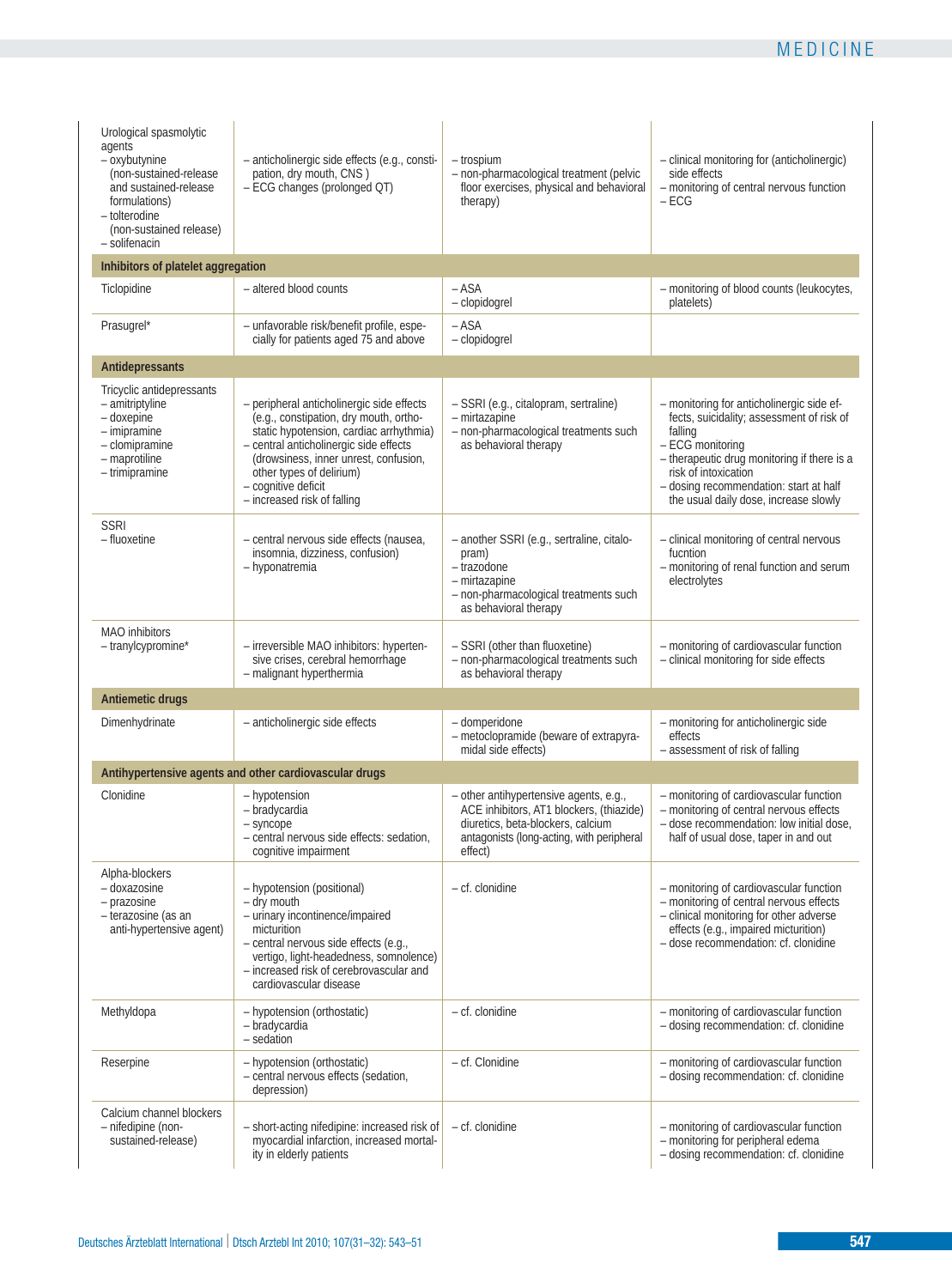| Neuroleptic drugs                                                                                                                                                                                                                                |                                                                                                                                                                                                                                                                      |                                                                                                                                                                                                                                                                            |                                                                                                                                                                                                                                                                                                                    |
|--------------------------------------------------------------------------------------------------------------------------------------------------------------------------------------------------------------------------------------------------|----------------------------------------------------------------------------------------------------------------------------------------------------------------------------------------------------------------------------------------------------------------------|----------------------------------------------------------------------------------------------------------------------------------------------------------------------------------------------------------------------------------------------------------------------------|--------------------------------------------------------------------------------------------------------------------------------------------------------------------------------------------------------------------------------------------------------------------------------------------------------------------|
| Classic neuroleptic drugs<br>- thioridazine<br>- fluphenazine<br>- levomepromazine<br>- perphenazine<br>- haloperidol* (>2 mg)                                                                                                                   | - anticholinergic and extrapyramidal side<br>effects (tardive dyskinesia)<br>- parkinsonism<br>- hypotonia<br>- sedation<br>- risk of falling<br>- increased mortality in demented<br>patients                                                                       | - atypical neuroleptic drugs with a<br>favorable risk/benefit profile, e.g.,<br>risperidone<br>- melperone<br>- pipamperone<br>- haloperidol: in acute psychosis, short-<br>term use (<3 days) at high doses some-<br>times cannot be avoided                              | - clinical monitoring for adverse effects,<br>particularly anticholinergic and extra-<br>pyramidal<br>- fall history<br>- neurological and cognitive function<br>(e.g., parkinsonism)<br>- monitoring of cardiovascular function<br>(hypotension, ECG/QT interval)                                                 |
| Atypical neuroleptic drugs<br>$-$ olanzapine ( $>10$ mq)<br>- clozapine                                                                                                                                                                          | - cf. thioridazine<br>- fewer extrapyramidal side effects<br>- clozapine: increased risk of agranulocy-<br>tosis and myocarditis                                                                                                                                     | - cf. thioridazine                                                                                                                                                                                                                                                         | - cf. thioridazine<br>- clozapine: blood pressure monitoring                                                                                                                                                                                                                                                       |
| Ergotamine and its derivatives                                                                                                                                                                                                                   |                                                                                                                                                                                                                                                                      |                                                                                                                                                                                                                                                                            |                                                                                                                                                                                                                                                                                                                    |
| Ergotamine,<br>dihydroergocryptine,<br>dihydroergotoxin                                                                                                                                                                                          | - unfavorable risk/benefit profile                                                                                                                                                                                                                                   | - ergotamine: when used for migraine:<br>triptans (sumatriptan)<br>- dihydroergocryptine: other antiparkinso-<br>nian drugs                                                                                                                                                | - beware of specific adverse effects<br>- monitoring of cardiovascular function                                                                                                                                                                                                                                    |
| Laxatives                                                                                                                                                                                                                                        |                                                                                                                                                                                                                                                                      |                                                                                                                                                                                                                                                                            |                                                                                                                                                                                                                                                                                                                    |
| Viscous paraffin                                                                                                                                                                                                                                 | - pulmonary side effects if aspirated                                                                                                                                                                                                                                | - osmotically active laxatives: macrogol,<br>lactulose                                                                                                                                                                                                                     |                                                                                                                                                                                                                                                                                                                    |
| <b>Muscle relaxants</b>                                                                                                                                                                                                                          |                                                                                                                                                                                                                                                                      |                                                                                                                                                                                                                                                                            |                                                                                                                                                                                                                                                                                                                    |
| Baclofen,<br>tetrazepam                                                                                                                                                                                                                          | - central nervous effects: amnesia, con-<br>fusion, falls                                                                                                                                                                                                            | - tolperisone<br>- tizanidine<br>- physical therapy<br>- tetrazepam: short-/intermediate-acting<br>benzodiazepines in low doses                                                                                                                                            | - regular monitoring of motor and cogni-<br>tive function (e.g., vigilance, steadiness<br>of gait)                                                                                                                                                                                                                 |
| Sedatives, hypnotic agents                                                                                                                                                                                                                       |                                                                                                                                                                                                                                                                      |                                                                                                                                                                                                                                                                            |                                                                                                                                                                                                                                                                                                                    |
| Long-acting<br>benzodiazepines<br>- chlordiazepoxide<br>- diazepam<br>- flurazepam<br>- dipotassium clorazepate<br>- bromazepam<br>- prazepam<br>- clobazam<br>- nitrazepam<br>- flunitrazepam<br>- medazepam*                                   | - Risk of falling (muscle-relaxing effect)<br>with risk of hip fracture<br>- prolonged reaction times<br>- psychiatric reactions (can also be<br>paradoxical, e.g., agitation, irritability,<br>hallucinations, psychosis)<br>- cognitive impairment<br>- depression | - short-/(shorter-)acting benzodiaze-<br>pines, zolpidem, zopiclone, zaleplone<br>at a low dose<br>- opipramol<br>- sedating antidepressants (e.g.,<br>mirtazapine)<br>- neuroleptic drugs of low potency (e.g.,<br>melperone, pipamperone)                                | - clinical monitoring for adverse effects<br>(cognitive function, vigilance, regular<br>fall history, testing of gait steadiness,<br>psychopathology, ataxia)<br>- dosing recommendation: lowest pos-<br>sible dose, up to half of the usual dose,<br>taper in and out, shortest possible<br>duration of treatment |
| Short- and intermediate-<br>acting benzodiazepines<br>– alprazolam<br>- temazepam<br>- triazolam<br>$-$ lorazepam ( $>$ 2 mg/d)<br>- oxazepam (> 60 mg/d)<br>- lormetazepam<br>$(>0.5 \text{ mg/d})$<br>- brotizolam'<br>$(>0.125 \text{ mg/d})$ | - cf. long-acting benzodiazepines                                                                                                                                                                                                                                    | - valerian<br>- sedating antidepressants (trazodone,<br>mianserin, mirtazapine)<br>$-$ zolpidem ( $\leq$ 5 mg/d)<br>- opipramol<br>- low-potency neuroleptic drugs<br>(melperone, pipamperone)<br>- non-pharmacological treatment of sleep<br>disturbances (sleep hygiene) | - cf. long-acting benzodiazepines                                                                                                                                                                                                                                                                                  |
| The "z agents":<br>- zolpidem (>5 mg/d)<br>$-$ zopiclone (>3.75 mg/d)<br>$-$ zaleplone <sup>*</sup> ( $>5$ mg/d)                                                                                                                                 | - risk of falling and hip fracture<br>- delayed reaction time<br>- psychiatric reactions (sometimes<br>paradoxical, e.g., agitation, irritability,<br>hallucinations, psychosis)<br>- cognitive impairment                                                           | - cf. short- and intermediate-acting<br>benzodiazepines                                                                                                                                                                                                                    | - cf. long-acting benzodiazepines                                                                                                                                                                                                                                                                                  |
| Doxylamine,<br>diphenhydramine                                                                                                                                                                                                                   | - anticholinergic effects<br>- dizziness<br>- ECG changes                                                                                                                                                                                                            | - cf. short- and intermediate-acting<br>benzodiazepines                                                                                                                                                                                                                    | - cf. long-acting benzodiazepines<br>- monitor for anticholinergic side effects,<br>ECG                                                                                                                                                                                                                            |
| Chloral hydrate                                                                                                                                                                                                                                  | – dizziness<br>- ECG changes                                                                                                                                                                                                                                         | - cf. short- and intermediate-acting<br>benzodiazepines                                                                                                                                                                                                                    | - cf. long-acting benzodiazepines<br>$-ECG$                                                                                                                                                                                                                                                                        |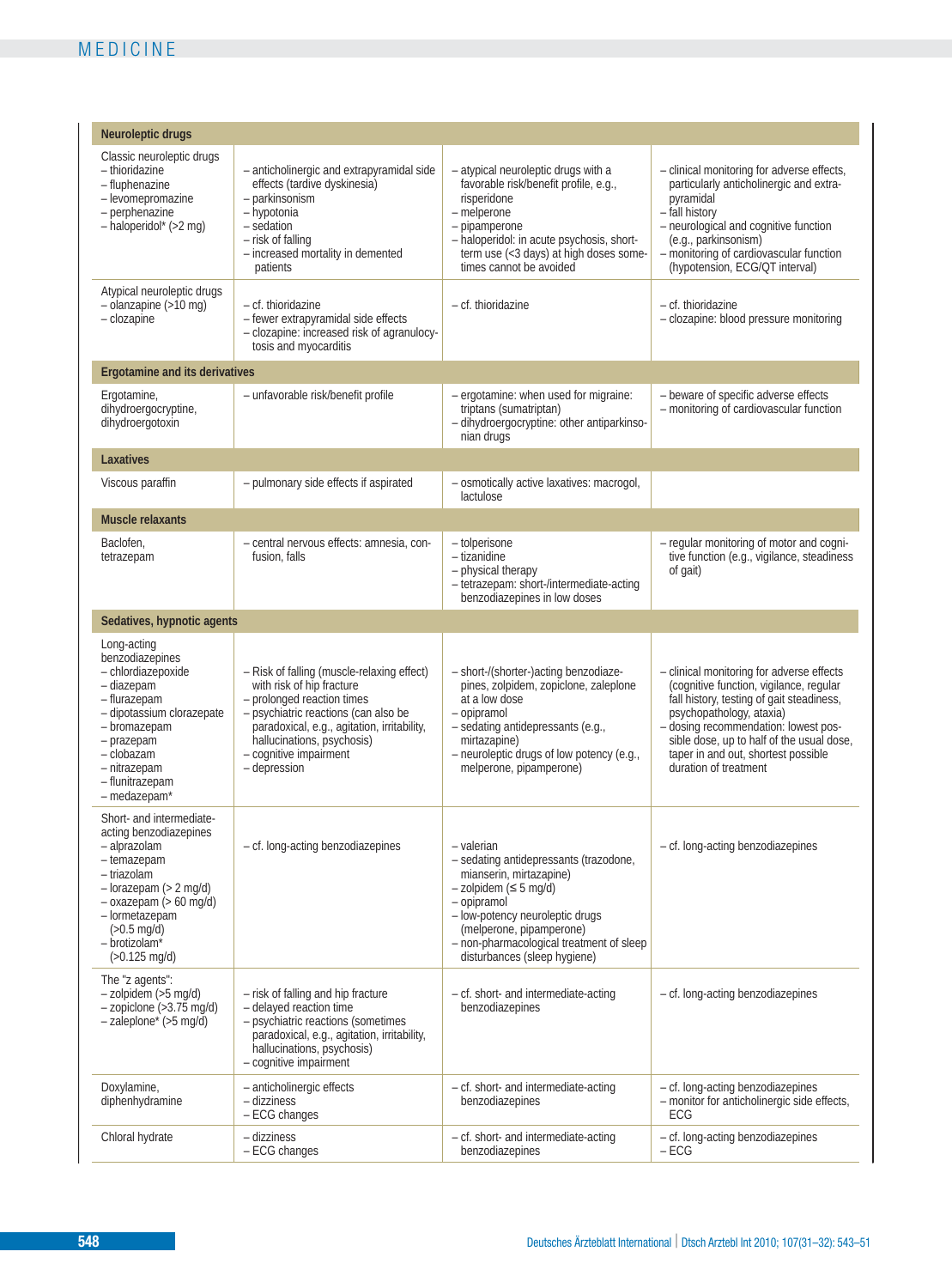| Anti-dementia drugs, vasodilators, circulation-promoting agents                                                                |                                        |                                                                                               |                                                                                                                                                                                                                                                      |  |  |
|--------------------------------------------------------------------------------------------------------------------------------|----------------------------------------|-----------------------------------------------------------------------------------------------|------------------------------------------------------------------------------------------------------------------------------------------------------------------------------------------------------------------------------------------------------|--|--|
| - no proof of efficacy, unfavorable risk/<br>Pentoxifylline,<br>benefit profile<br>naftidrofuryl,<br>nicergoline,<br>piracetam |                                        | - pharmacotherapy of Alzheimer-type<br>dementia: acetylcholineserase<br>inhibitors, memantine |                                                                                                                                                                                                                                                      |  |  |
| Antiepileptic drugs (AED)                                                                                                      |                                        |                                                                                               |                                                                                                                                                                                                                                                      |  |  |
| Phenobarbital*                                                                                                                 | - sedation<br>- paradoxical excitation | - other antiepeleptic drugs: lamotrigine,<br>valproic acid, levetiracetam, gabapentin         | - clinical monitoring for adverse effects<br>(testing of gait steadiness, coordination;<br>psychopathology)<br>- therapeutic drug monitoring<br>- dosing recommendation: start at the<br>lowest possible dose, up to half of<br>usual dose, taper in |  |  |

\* Medications that were not designated as PIM in any of the four publications analyzed(6-9).

NSAID, non-steroidal anti-inflammatory drugs; PPI, proton-pump inhibitors; ACE, angiotensin-converting enzyme; ASA, acetylsalicylic acid; SSRI, selective serotonin reuptake inhibitors; MAO, monoamine oxidase; PIM, potentially inappropriate medication

solid scientific evidence indicates their potential unsuitability for elderly patients, and/or that better therapeutic alternatives exist. Some drugs, however, were not classified as potentially inappropriate until the second round of questioning, e.g., certain antiarrhythmic drugs (flecainide, sotalol). In these cases, there was doubt about the evidence for increased risk in elderly patients, and/or the lack of available alternatives. Fortysix drugs could not be unambiguously classified even after the second round. In the four PIM lists that were published in other countries (6–9), drugs that could not be unambigously classified were generally listed as suitable for use by the elderly.

## **The use and applications of the PRISCUS list**

Drugs listed as potentially inappropriate in a PIM list with adequate scientific validity ought to be associated with a higher frequency of adverse drug events in the elderly (e19). An analysis of 18 epidemiological studies, mostly from the USA, ranging in size from 186 to 487 383 elderly patients, revealed that the use of drugs on the Beers list was associated with a higher risk of hospitalization, both for outpatients living at home and for residents of old age homes (12). A more recent study has revealed that the consumption of potentially inappropriate medication by elderly persons living at home is associated with a higher risk of falls (e10). Potentially inappropriate medication generally leads to higher costs because of more physician consultations and hospitalizations. In some of these studies, however, the methods used to eliminate confounding factors, such as comorbidites and co-medication, from the analysis were not beyond criticism (12, 15).

The association between a particular, potentially inappropriate medication and the occurrence of adverse events is also, of course, a function of how often the medication is prescribed. Fialová et al. (14) compared the frequency of PIM in eight European countries: 41.1% of elderly persons in the Czech Republic, but

only 5.8% in Denmark, received at least one potentially inappropriate medication according to the criteria of Beers (6, 7) and McLeod (8). Such marked differences across countries in the prevalence of PIM can be considered markers for the quality and safety of prescribing practices, even though the potential association of PIM with adverse events was not investigated in this study.

The complete PRISCUS drug recommendations are intended as a supportive aid for physicians and pharmacists (6). The list makes no claim of completeness, nor can it replace the individualized evaluation of benefits and risks for each patient (5, e19, e20). It is hoped that the PRISCUS list will raise awareness of the special difficulties of pharmacotherapy for the elderly. It may, in fact, be necessary to give a drug on the PIM list to an elderly patient if the suggested alternatives are poorly tolerated or if they interact with other drugs that the patient is taking. A list of this type also does not take full account of the problems of polypharmacy, which may lead to clinically relevant interactions, or of undermedication (16). Nonetheless, the PRISCUS list does cover certain important areas, e.g., it provides concrete suggestions for safe monitoring in case the prescription of a potentially inappropriate medication cannot be avoided. A further potential application is the development of preventive strategies and guidelines for multimormbid patients: thus, the PRISCUS list might be integrated into the existing geriatric guidelines for the German state of Hesse (e21), or into a standardized assessment protocol for primary care physicians (10), such as the STEP assessment (17). The list could also conceivably be integrated into electronic prescription systems.

## **Validity and limitations of the PRISCUS list**

The group of 25 experts (26 in the second round) belonged to eight different specialties and thus possessed broad knowledge of pharmacotherapy for the elderly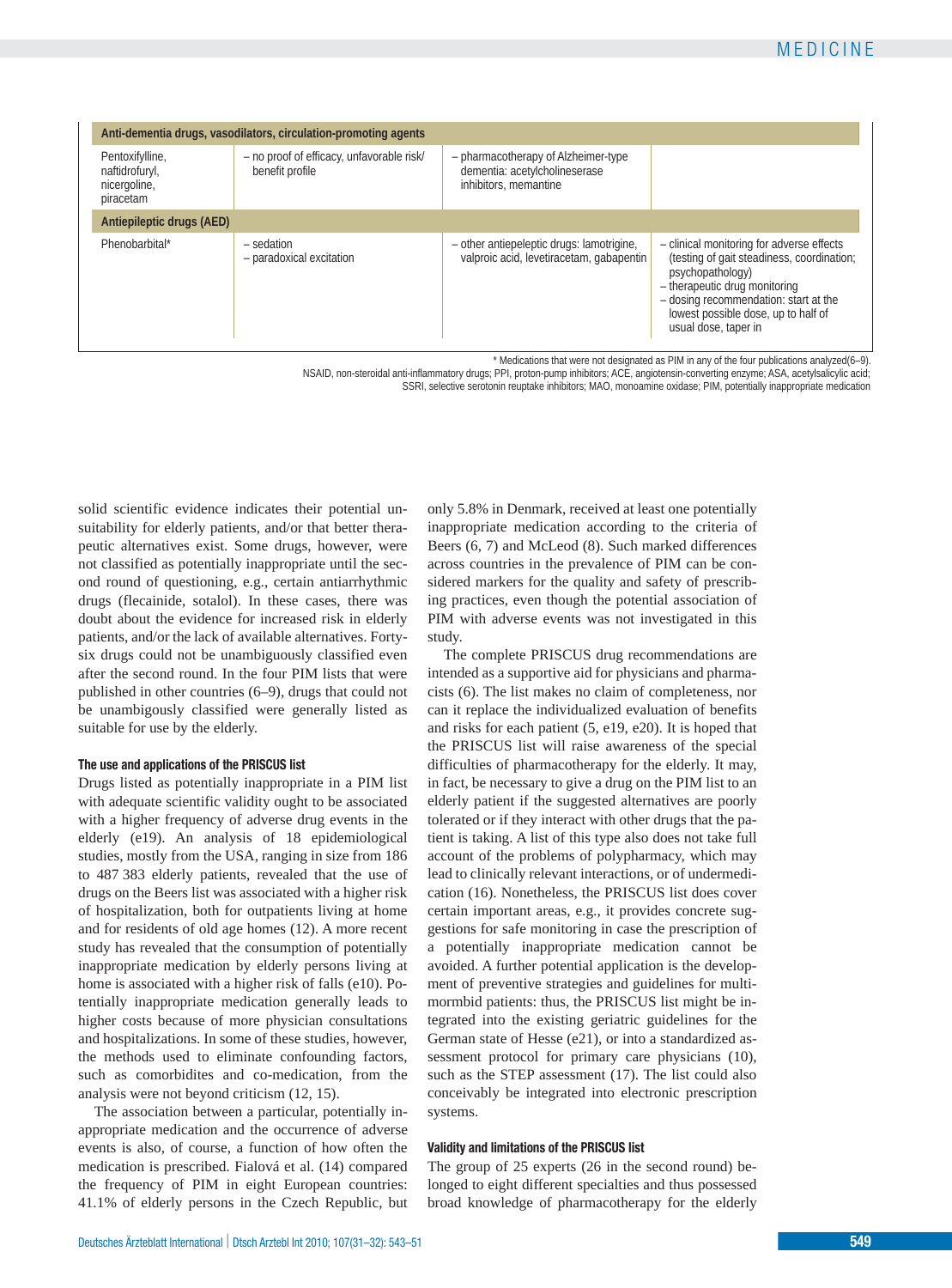(e15). In view of the lack of methodologically highquality studies on elderly patients (e12, e22, e23), the Delphi method has been acknowledged as an acceptable way to generate PIM lists (6–10), despite its limitations (7).

The subjectivity of assessment by expert consensus is evident in the differences in content between the PRISCUS list and the other PIM lists that were previously published abroad. The classification of a drug as potentially inappropriate for elderly patients finally depends, not just on the level of evidence for risk, but also on the available alternatives and on the need for treatment. Platelet-aggregation inhibitors, such as acetylsalicyic acid and clopidogrel, and oral anticoagulants, such as phenprocoumone, are not designated as potentially inappropriate, even though they are suspected of causing many adverse drug events in elderly patients (e6). It would scarcely be possible to designate these medications and classes of medications as potentially inappropriate for the elderly, as they are absolutely necessary for the proper treatment of many "typical" diseases of old age, such as stroke and atrial fibrillation. Their safe use requires proper treatment monitoring and dose adjustment.

Validation of the PRISCUS list will have to be performed in two steps. First, there must be a measurable correlation between the prescribing of the drugs listed in it and clinically relevant adverse events. Second, the consistent implementation of the instructions contained in it must demonstrably lead to a reduction of complications (e19). To accomplish these ends, the most common drug-associated and avoidable complications must be identified, and instruments must be developed that can be used in everyday clinical practice. The PRISCUS list suggests therapeutic alternatives; analogously, there are current efforts in the USA to create a "positive Beers list," i.e., a list of drugs whose use in elderly patients is relatively beneficial (e24). The PRISCUS list will have to be updated regularly to take account of new drugs and new data (6).

#### **Overview**

The PRISCUS list was created for the German pharmaceuticals market on the basis of expert knowledge, in view of the lack of scientific data on the safety and efficacy of some drugs for the elderly and the resulting difficulty of making evidence-based recommendations for safe medication use in old age. Studies in multiple countries have shown that the use of potentially inappropriate medications, such as those on the PRISCUS list, elevates the risk of adverse events. The avoidance of such medications would presumably improve the safety of pharmacotherapy for the elderly. The PRISCUS list offers a great deal of practical advice and can help physicians make individualized therapeutic decisions for their patients. The complete PRISCUS list can be found on the Internet at www.priscus.net .

This project was supported by the German Federal Ministry of Education and Research (Bundesministerium für Bildung und Forschung, BMBF), project number 01ET0721.

#### **Acknowledgements**

The authors thank the following experts for their participation in the Delphi interrogation process: D. Adam (Ludwig-Maximilian University, Munich), A. Born (University of Bern, Switzerland), K. Ehrenthal (Hanau), H. Endres (University of Bochum), R. Erkwoh (HELIOS Hospital, Erfurt), J. Fritze (Frankfurt/Main), W.E. Haefeli (University of Heidelberg), S. Harder (University of Frankfurt am Main), J. Hauswaldt (Hannover Medical School), W. Hewer (Vinzenz von Paul Hospital gGmbH, Rottweil), U. Jaehde (University of Bonn), R. W. C. Janzen (Bad Homburg), P. Kaufmann-Kolle (Aqua Institute, Göttingen), W. Krahwinkel (HELIOS Hospital, Leisnig), U. Laufs (Saarland University Hospital, Bad Homburg), J. Lauterberg (University of Bonn), P. Mand (Hannover Medical School), E. Mann (Rankweil [Austria]), K. Mörike (Tübingen University Hospital), C. Muth (University of Frankfurt am Main), W. Niebling (University of Freiburg), G. Schmiemann (Hannover Medical School), J. Schulz (HELIOS Hospital Berlin Buch), C. C. Sieber und K. Becher (University of Erlangen-Nuremberg), S. Stehr-Zirngibl (University of Bochum), U. Thiem (University of Bochum), M. Zieschang (Alicepark Dialysis Center, Darmstadt). The authors also thank Prof. Dr. Trampisch and colleagues (Department of Medical Informatics, Biometry, and Epidemiology, Ruhr University, Bochum) for technical support. We also thank the Drug Commission of the German Medical Association, and particularly Dr. F. Aly.

#### **Conflict of Interest Statement**

Prof. Thürmann received payment for the performance of two clinical phase I trials from the Stada AG and Biotest AG companies, lecture honoraria from Bayer Vital and Biotest Pharma AG, and honoraria for belonging to the Data Safety Monitoring Boards of Ono Pharmaceuticals and Fresenius Kabi. Dr. Schmiedl and Ms. Holt state that they have no conflict of interest as defined by the guidelines of the International Committee of Medical Journal Editors.

Manuscript submitted on 3 March 2010; revised version accepted on 2 June 2010.

Translated from the original German by Ethan Taub, M.D.

## **REFERENCES**

- 1. Akker M vd, Buntinx F, Knottnerus A: Comorbidity or multimorbidity: what's in a name? A review of the literature. Eur J Gen Pract 1996; 2: 65–70.
- 2. Coca V, Nink K: Arzneimittelverordnungen nach Alter und Ge schlecht. In: Schwabe U, Paffrath D (eds.): Arzneiverordnungsreport 2009. Heidelberg: Springer Medizin Verlag 2009; 901–14.
- 3. Milton JC, Hill-Smith I, Jackson SHD: Prescribing for older people. BMJ 2008; 336: 606–9.
- 4. Mangoni AA, Jackson SHD: Age-related changes in pharmaco kinetics and pharmacodynamics: basic principles and practical applications. Br J Clin Pharmacol 2003; 57: 6–14.
- 5. Laroche ML, Charmes JP, Bouthier F, Merle L: Inappropriate medications in the elderly. Clin Pharmacol Ther 2009; 85: 94–7.
- 6. Beers MH: Explicit criteria for determining potentially inappropriate medication use by the elderly. Arch Intern Med 1997; 157: 1531–6.
- 7. Fick DM, Cooper JW, Wade WE, Waller JL, Maclean R, Beers MH: Updating the Beers criteria for potentially inappropriate medication use in older adults. Results of a US consensus panel of experts. Arch Intern Med 2003; 163: 2716–24.
- 8. McLeod PJ, Huang A, Tamblyn RM, Gayton DC: Defining inappropriate practices in prescribing for elderly people: a national consensus panel. Can Med Assoc J 1997; 156: 385–91.
- 9. Laroche ML, Charmes JP, Merle L: Potentially inappropriate medications in the elderly: a French consensus panel list. Eur J Clin Pharmacol 2007; 63: 725–31.
- 10. Gallagher P, Ryan C, Byrne S, Kennedy J, O'Mahony D: STOPP (Screening Tool of Older Person's Prescription) and START (Screening Tool to Alert doctors to Right Treatment). Consensus validation. Int J Clin Pharmacol Ther 2008; 46: 72–83.
- 11. Rognstad S, Brekke M, Fetveit A, Spigset O, Wyller TB, Straand J: The Norwegian General Practice (NORGEP) criteria for assessing potentially inappropriate prescriptions to elderly patients. A modified Delphi study. Scand J Prim Health Care 2009; 27: 153–9.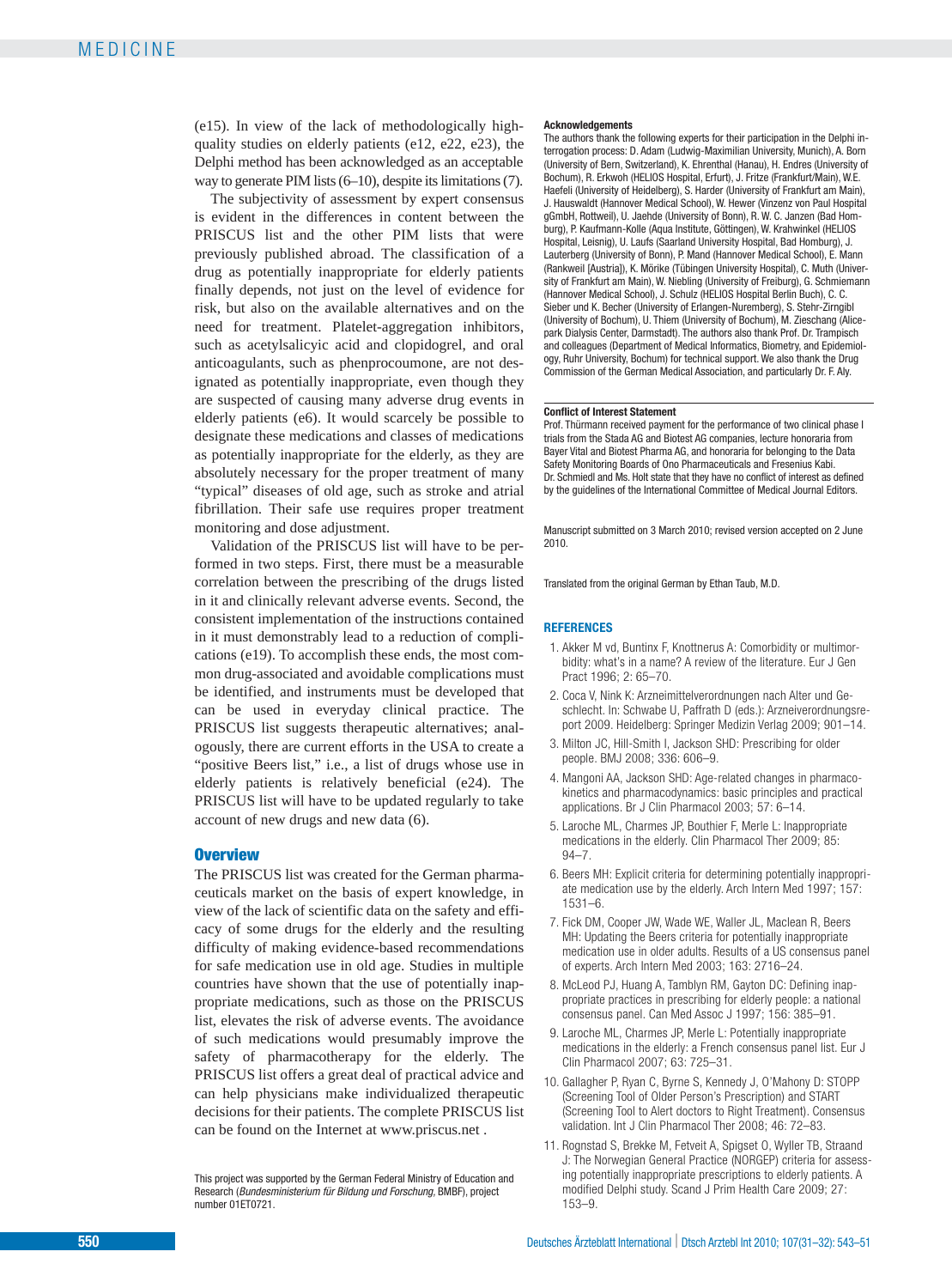- 12. Jano E, Aparasu RR: Healthcare outcomes associated with Beers' Criteria: a systematic review. Ann Pharmacother 2007; 41: 438–48.
- 13. Jones J, Hunter D: Consensus methods for medical and health services research. BMJ 1995; 311: 376–80.
- 14. Fialová D, Topinková E, Gambassi G, et al.: Potentially inappropriate medication use among elderly home care patients in Europe. JAMA 2005; 293: 1348–58.
- 15. Spinewine A, Schmader KE, Barber N, et al.: Prescribing in elderly people 1—Appropriate prescribing in elderly people: how well can it be measured and optimised? Lancet 2007; 370: 173–84.
- 16. Hanlon JT, Schmader KE, Ruby CM, Weingerber M: Suboptimal prescribing in older inpatients and outpatients. J Am Geriatr Soc 2001; 49: 200–9.
- 17. Junius U, Schultz C, Fischer G: Evidenz-basiertes präventives Assessment für betagte Patienten. Z Allg Med 2003; 79: 143–8.

**Corresponding author** Prof. Dr. med. Petra A. Thürmann Klinische Pharmakologie Private Universität Witten/Herdecke gGmbH Philipp Klee-Institut für Klinische Pharmakologie HELIOSKlinikum Wuppertal Heusnerstr 40 42283Wuppertal, Germany

**@** For eReferences please refer to:<br>www.aerzteblatt-international.de/ref3110

eTables and eBoxes available at: www.aerzteblatt-international.de/10m0543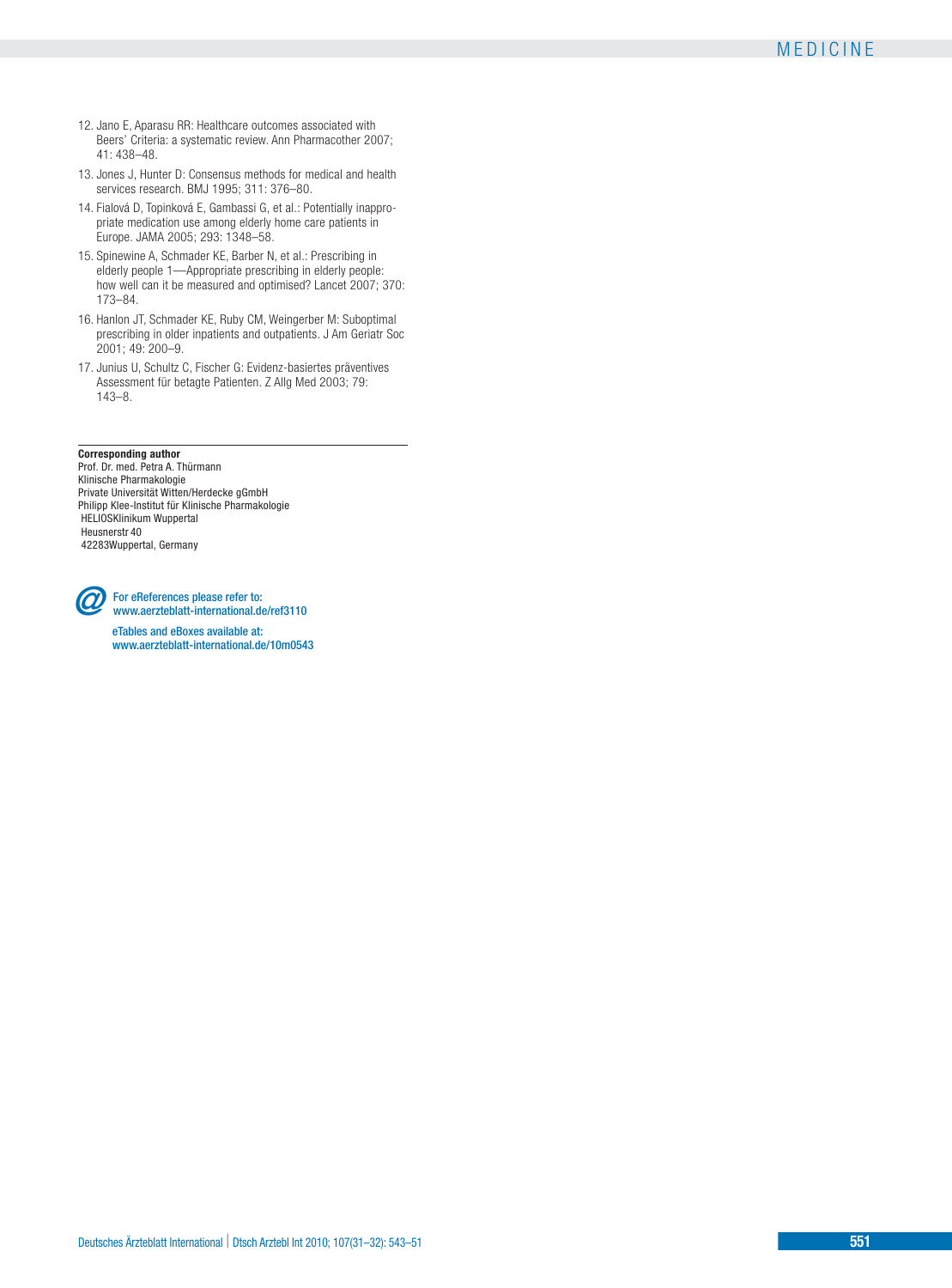## **ORIGINAL ARTICLE**

# **Potentially Inappropriate Medications in the Elderly: The PRISCUS List**

Stefanie Holt, Sven Schmiedl, Petra A. Thürmann

#### **eReferences**

- e1. Statistisches Bundesamt: Bevölkerung Deutschlands bis 2060. 12. koordinierte Bevölkerungsvorausberechnung. Wiesbaden 2009; page 5. www.destatis.de/jetspeed/portal/cms/Sites/desta tis/Internet/DE/Presse/pk/2009/Bevoelkerung/pressebroschuere\_ bevoelkerungsentwicklung2009,property=file.pdf; letzter Zugriff 05.07.2010.
- e2. Lernfelt B, Samuelsson O, Skoog I, Landahl S: Changes in drug treatment in the elderly between 1971 and 2000. Eur J Clin Pharmacol 2003; 59: 637–44.
- e3. Griens AMGF, Tinke JL, van der Vaart RJ: Facts and figures 2008. Foundation for pharmaceutical statistics (Stichting Farmaceutische Kengetallen), August 2008. www.sfk.nl; last accessed 05.07.2010.
- e4. Gallagher P, Barry P, O'Mahony D: Inappropriate prescribing in the elderly. J Clin Pharm Ther 2007; 32: 113–21.
- e5. National Center for Health Statistics: Health, United States 2008. With Chartbook Hyattsville, MD: 2009. www.cdc.gov/nchs/data/ hus/hus08.pdf; letzter Zugriff 05.07.2010.
- e6. Thürmann PA, Werner U, Hanke F, et al.: Arzneimittelrisiken bei hochbetagten Patienten: Ergebnisse deutscher Studien. In (ed. BÄK): Fortschritt und Fortbildung in der Medizin. Band 31. Köln: Deutscher Ärzte-Verlag Band 31; 2007: 216–24.
- e7. Onder G, Pedone C, Landi F, et al.: Adverse drug reactions as cause of hospital admissions: results from the Italian group of pharmacoepidemiology in the elderly (GIFA). J Am Geriatr Soc 2002; 50: 1962–8.
- e8. Turnheim K: When drug therapy gets old: pharmacokinetics and pharmacodynamics in the elderly. Exp Gerontol 2003; 38: 843–53.
- e9. Turnheim K: Drug therapy in the elderly. Exp Gerontol 2004; 39: 1731–8.
- e10. Berdot S, Bertrand M, Dartigues JF, et al.: Inappropriate medication use and risk of falls—A prospective study in a large community-dwelling elderly cohort. BMC Geriatrics 2009; 9: 30.
- e11. Bundesministerium für Gesundheit: Aktionsplan 2008/2009 zur Verbesserung der Arzneimitteltherapiesicherheit. 2007; page 26. www.ap-amts.de; letzter Zugriff 05.07.2010.
- e12. Sachverständigenrat zur Begutachtung der Entwicklung im Gesundheitswesen: Koordination und Integration – Gesundheitsversorgung in einer Gesellschaft des längeren Lebens. Sondergutachten 2009; page 476–8. www.svr-gesundheit.de/Gutachten/ Uebersicht/GA2009-LF.pdf; letzter Zugriff 05.07.2010.
- e13. Schwabe U, Paffrath D (eds.): Arzneiverordnungsreport 2008 Aktuelle Daten, Kosten, Trends und Kommentare. Heidelberg: Springer Medizin Verlag 2008.
- e14. Dalkey NC: The Delphi method: an experimental study of a group opinion. Rand Corporation, Santa Monica, RM–5888-PR; 1969.
- e15. Häder M: Delphi-Befragungen ein Arbeitsbuch. 1st edition. Wiesbaden: Westdeutscher Verlag 2002.
- e16. Matell MS, Jacoby J: Is there an optimal number of alternatives for Likert scale items? I: reliability and validity. Educ Psychiol Measure 1971; 31: 657–74.
- e17. Fachinformation Efient, Eli Lilly DAIICHI-SANKYO DEUTSCH-LAND GmbH, Stand September 2009. www.fachinfo.de
- e18. Micromedex Healthcare Series. Internet database: Greenwood Village, Colo: Thomson Reuters (Healthcare) Inc. Updated periodically. www.thomsonhc.com/home/dispatch; last accessed: 05.07.2010.
- e19. Hamilton HJ, Gallagher PF, O'Mahony D: Inappropriate prescribing and adverse drug avents in older people. BMC Geriatrics 2009; 9: 5.
- e20. Steinman MA, Rosenthal GE, Landefeld CS, Bertenthal D, Kaboli PJ: Agreement between drugs-to-avoid criteria and expert assessments of problematic prescribing. Arch Intern Med 2009; 169: 1326–32.
- e21. Leitliniengruppe Hessen (Bergert FW, Braun M, Clarius H, et al.): Hausärztliche Leitlinie Geriatrie. Part 1 and 2. Version 1.0 2008. www.leitlinien.de/mdb/downloads/geriatrie/lghessen; letzter Zugriff 05.07.2010.
- e22. Feinstein AR, Horwitz RI: Problems in the "Evidence" of . Evidence-based Medicine". Am J Med 1997: 103: 529-35.
- e23. Shi S, Mörike K, Klotz U: The clinical implications of ageing for rational drug therapy. Eur J Clin Pharmacol 2008; 64: 183–99.
- e24. Stefanacci RG, Cavallaro E, Beers MH, Fick DM: Developing explicit positive Beers criteria for preferred central nervous system medications in older adults. Consult Pharm 2009; 24: 601–10.
- e25. Fachinformation Cordichin, Abbott GmbH & Co. KG, Stand November 2008. www.fachinfo.de
- e26. Wilson K, Mottram P: A comparison of side effects of selective serotonin reuptake inhibitors and tricyclic antidepressants in older depressed patients: a meta-analysis. Int J Geriatr Psychiatry 2004; 19: 754–62.
- e27. Pollock BG: Adverse reactions of antidepressants in elderly patients. J Clin Psychiatry 1999; 60 Suppl 20: 4–8.
- e28. Ray WA, Griffin MR, Schaffner W, Baugh DK, Melton LJ 3rd: Psychotropic drug use and the risk of hip fracture. N Engl J Med 1987; 316: 363–9.
- e29. Blazer DG 2nd, Federspiel CF, Ray WA, Schaffner W, et al.: The risk of anticholinergic toxicity in the elderly: a study of prescribing practices in two populations. J Gerontol 1983; 38: 31–5.
- e30. Fachinformation Amitriptylin-Sandoz 100 mg Retardtablette, Sandoz Pharmaceuticals GmbH, Stand März 2007. www.fachinfo.de
- e31. Cohn CK, Shrivastava R, Mendels J, et al: Double-blind, multicenter comparison of sertraline and amitriptyline in elderly depressed patients. J Clin Psychiatry. 1990; 51 Suppl B: 28–33.
- e32. Davies RK, Tucker GL, Harrow M et al.: Confusional episodes and antidepressant medication. Am J Psychiatry 1971a; 128: 127.
- e33. Schneeweiss S, Hasford J, Göttler M, Hoffmann A, Riethling A-K, Avorn J: Admissions caused by adverse drug events to internal medicine and emergency departments in hospitals: a longitudinal population-based study. Eur J Clin Pharmacol 2002; 58: 285–91.
- e34. Sackett DL, Rosenberg WM, Gray JA, Haynes RB, Richardson WS: Evidence based medicine: what it is and what it isn't. BMJ 1996; 312: 71–2.
- e35. Guyatt G: Evidence-based medicine [editorial]. ACP J Club 1991; 114: A-16.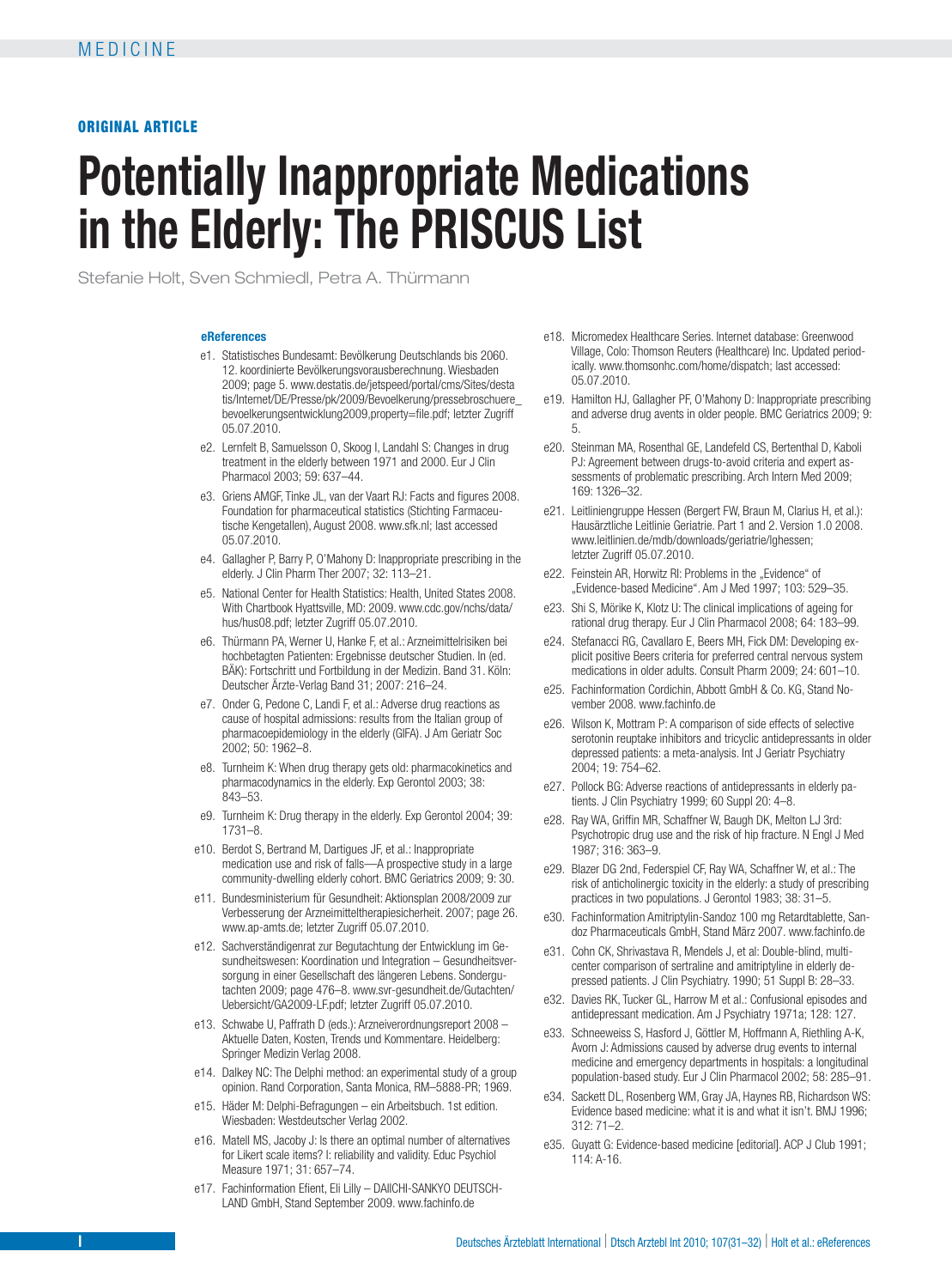## **eTABLE 1**

## Antidepressants: an illustration of how information is displayed in the preliminary PIM table

| <b>Information</b>                                                            |                                                                                                                                                                                                                           |                                                                                                                                                                                                                                                                                              |                                                                                                                                                                                                                                                                                                                                                                                                                                                                                                                                                                                                                                                                                                                                                                                                                                                                                                                                                                                                                                                                                                                                                                                                                                                                                                                                                |                                                                                                                                                                                                                                                                                                                                                                                                      |                                                |
|-------------------------------------------------------------------------------|---------------------------------------------------------------------------------------------------------------------------------------------------------------------------------------------------------------------------|----------------------------------------------------------------------------------------------------------------------------------------------------------------------------------------------------------------------------------------------------------------------------------------------|------------------------------------------------------------------------------------------------------------------------------------------------------------------------------------------------------------------------------------------------------------------------------------------------------------------------------------------------------------------------------------------------------------------------------------------------------------------------------------------------------------------------------------------------------------------------------------------------------------------------------------------------------------------------------------------------------------------------------------------------------------------------------------------------------------------------------------------------------------------------------------------------------------------------------------------------------------------------------------------------------------------------------------------------------------------------------------------------------------------------------------------------------------------------------------------------------------------------------------------------------------------------------------------------------------------------------------------------|------------------------------------------------------------------------------------------------------------------------------------------------------------------------------------------------------------------------------------------------------------------------------------------------------------------------------------------------------------------------------------------------------|------------------------------------------------|
| Active substance /<br>drug class                                              | Summary<br>of Product<br><b>Character-</b><br><b>istics</b>                                                                                                                                                               | Other "PIM lists":<br>[1] – Beers 1997 (6)<br>[2] – Fick 2003 (7)<br>[3] – McLeod 1997 (8)<br>[4] - Laroche 2007 (9)                                                                                                                                                                         | Literature                                                                                                                                                                                                                                                                                                                                                                                                                                                                                                                                                                                                                                                                                                                                                                                                                                                                                                                                                                                                                                                                                                                                                                                                                                                                                                                                     | MICROMEDEX DrugDex<br>Information (e18) /<br>pharmacological<br>aspects                                                                                                                                                                                                                                                                                                                              | Alter-<br>natives                              |
| Antidepressants                                                               |                                                                                                                                                                                                                           |                                                                                                                                                                                                                                                                                              | Meta-analysis:<br>Wilson et al. 2004 (e26): 11 RCTs (comparison of<br>TCA, SSRI-drop-out rates and side-effect pro-<br>files in patients over age 60), 537 patients taking<br>TCA (any type), 554 patients taking SSRI: TCAs<br>have a higher overall drop-out rate (RR 1.24,<br>95% CI 1.04–1.47) and a higher drop-out rate<br>due to side effects (RR 1.30, 95% Cl 1.02-1.64).<br>22.9% of the TCA patients broke off their treat-<br>ment because of side effects, while 17.3% of the<br>SSRI patients did. 451 patients taking classic<br>TCA, 466 patients taking SSRI: higher drop-out<br>rate in classic TCA patients than in SSRI patients<br>(independent of cause: RR 1.26, 95% CI<br>1.04–1.52; because of side effects: RR 1.33, 95%<br>CI 1.04-1.71). No significant differences in drop-<br>out rates between SSRI and TCA-related anti-<br>depressants. Rate of side effects per ten patients:<br>gastrointestinal tract, 5.2 (classic TCA) vs. 3<br>(SSRI), neuropsychiatric side effects per 10<br>patients: 4.3 (classic TCA) vs. 2.5 (SSRI). []<br>Further information on antidepressants included<br>in the preliminary PIM list:<br>- 3 other meta-analyses<br>- 2 Cochrane reviews<br>- 2 systematic reviews<br>- 6 cohort studies<br>- 4 case-control studies<br>-1 observational study<br>- 2 secondary data analyses | Review:<br>Pollock 1999 (e27): The<br>frequency and severity of<br>the side effects rise<br>sharply with age. These<br>include orthostatic hypo-<br>tension, anticholinergic<br>effects, extrapyramidal<br>manifestations, and<br>SAIDH (syndrome of the<br>inappropriate secretion of<br>antidiuretic hormone).<br>The preliminary PIM list<br>also includes information<br>from 2 further reviews. |                                                |
| Classical antidepressants<br>(tri-/tetracyclic)                               |                                                                                                                                                                                                                           | These are listed as a<br>group in the McLeod<br>$list [3]$ .<br>Can cause glaucoma<br>attacks, urinary reten-<br>tion in patients with<br>BPH, and worsening of<br>AV block, as well as<br>other anticholinergic<br>side effects [3]. Medi-<br>cations for second-line<br>therapy $[4]$ $[]$ | Case-control study:<br>Ray et al. 1987 (e28): 1021 patients aged 65 and<br>above with hip fractures, 5606 control patients.<br>Current use of a TCA (amitriptyline, doxepine,<br>imipramine) is associated with an elevated risk of<br>hip fracture (OR 1.9, 95% CI 1.3–2.8). Higher<br>TCA doses are also correlated with a higher risk<br>of hip fracture (amitriptyline, OR 1.6, 95% CI<br>0.9-2.9; doxepin, OR 2.2, 95% CI 1.2-4.0; imi-<br>pramine, OR 3.5, 95% CI 1.7-7.3).                                                                                                                                                                                                                                                                                                                                                                                                                                                                                                                                                                                                                                                                                                                                                                                                                                                              | The simultaneous use of<br>a strongly anticholinergic<br>antidepressant, such as<br>amitriptyline, and an anti-<br>histamine can elevate the<br>risk of ileus, urinary reten-<br>tion, or chronic glaucoma.<br>This type of interaction<br>may arise more com-<br>monly in elderly patients<br>$(e29)$ . []                                                                                          | <b>SSRIS</b><br>[3, 4]<br>SNRIS <sup>[4]</sup> |
| Amitriptyline (91.2 million<br>defined daily doses<br>(DDD) [AVR 2008] (e13)) | Dose re-<br>duction to<br>ca. 1/2 of<br>the usual<br>daily dose,<br>increased<br>risk of<br>delirium<br>syndromes,<br>higher<br>plasma<br>concen-<br>trations,<br>prolonged<br>half-life<br>$\left[ \ldots \right]$ (e30) | On lists [1], [2] and [4].<br>Because of its marked<br>anticholinergic and<br>sedating properties,<br>amitriptyline is seldom<br>the antidepressant of<br>choice for an elderly<br>patient [1, 2].                                                                                           | Randomized, double-blind study involving parallel<br>groups:<br>Cohn et al. 1990 (e31): 242 elderly, depressed<br>patients, among whom 161 were treated with ser-<br>traline (50-200 mg/d) and 80 with amitriptyline<br>(50-150 mg/d): the two drugs had similar efficacy.<br>28% of the sertraline patients and 35% of the<br>amitriptyline patients dropped out of the study be-<br>cause of side effects, and 2.5 % of the sertraline<br>patients dropped out because of altered labora-<br>tory values. Compared to amitriptyline, sertraline<br>was associated with significantly less somno-<br>lence, dry mouth, constipation, ataxia, and pain,<br>but with more common nausea, anorexia, diar-<br>rhea, and insomnia.<br>The preliminary PIM list also contains the follow-<br>ing further information on amitriptyline:<br>- 2 further randomized, double-blind studies<br>employing parallel groups<br>- 1 randomized, double-blind study<br>- 1 double-blind study<br>- 2 case-control studies                                                                                                                                                                                                                                                                                                                                     | A reduced dose is recom-<br>mended for elderly pa-<br>tients, because elderly<br>patients taking tricyclic<br>antidepressants have<br>been reported to have a<br>higher frequency of con-<br>fusion and other manifes-<br>tations relating to the cen-<br>tral nervous system<br>$(e32)$ . []                                                                                                        |                                                |

CI, confidence interval; RCT, randomized controlled trial; SSRI, selective serotonin reuptake inhibitor; TCA, tricyclic andidepressants; BPH, benign prostatic hypertrophy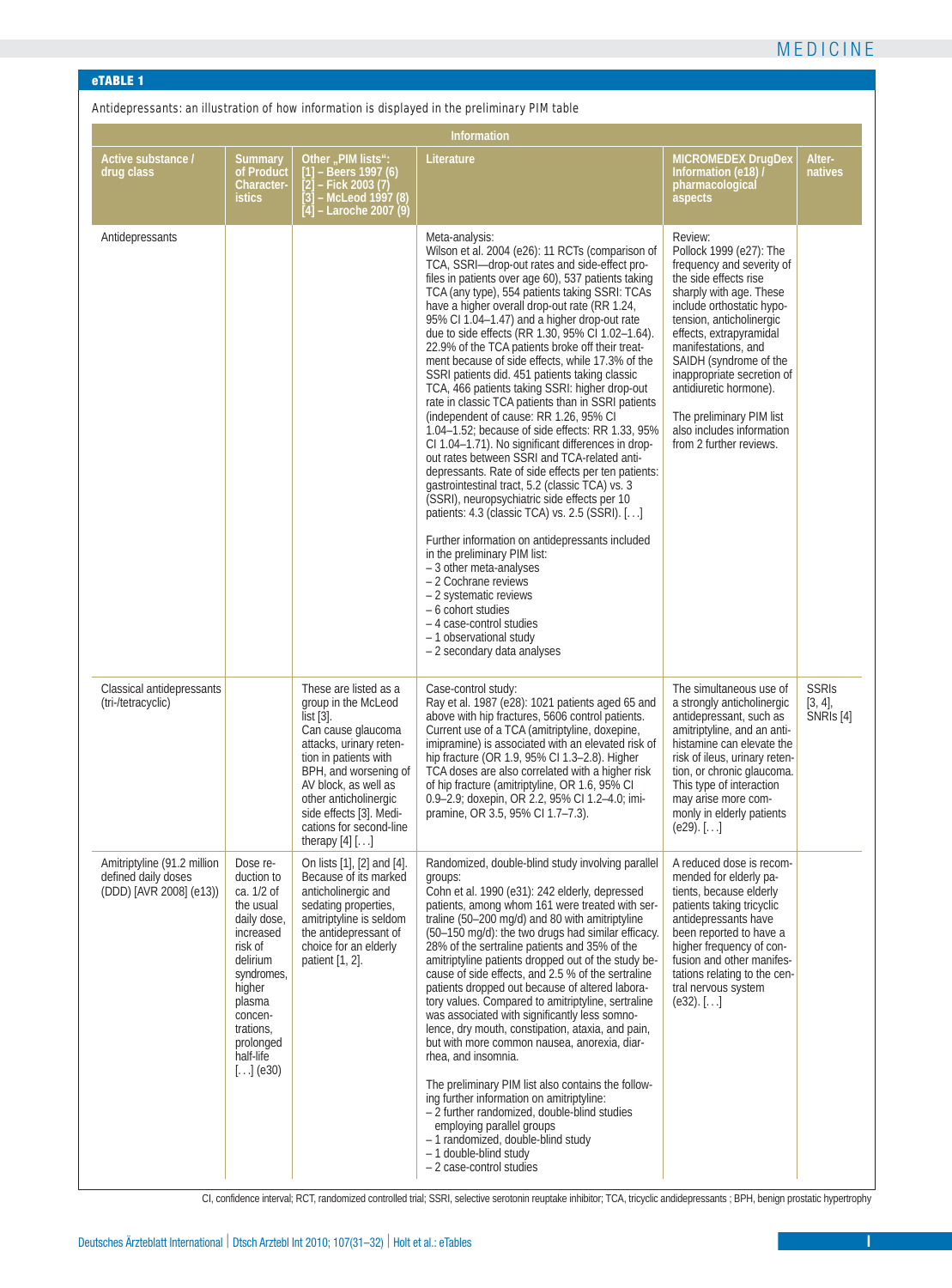## **eTABLE 2**

| Questionable PIM (number of responses)                 | Drug evaluation on the 5-point Likert scale* |                |                            |
|--------------------------------------------------------|----------------------------------------------|----------------|----------------------------|
|                                                        | <b>Mean</b>                                  | Median         | 95% confidence<br>interval |
| A03-Drugs for functional gastrointestinal disturbances |                                              |                |                            |
| Butylscopolamine (18)                                  | 3.11                                         | 3.5            | $2.50 - 3.72$              |
| A06-Laxatives                                          |                                              |                |                            |
| Bisacodyl (21)                                         | 2.71                                         | 3              | $2.08 - 3.34$              |
| Sodium picosulfate (21)                                | 2.81                                         | 3              | $2.12 - 3.49$              |
| A10-Antidiabetic drugs                                 |                                              |                |                            |
| Glibenclamide (20)                                     | 3.1                                          | 3              | $2.55 - 3.65$              |
| C01-Antiarrhythmic drugs                               |                                              |                |                            |
| Propafenone (15)                                       | 3                                            | 3              | $2.25 - 3.75$              |
| Amiodarone (19)                                        | 3.05                                         | 3              | $2.42 - 3.68$              |
| C02-Antihypertensive drugs                             |                                              |                |                            |
| Moxonidine (20)                                        | 2.7                                          | $\overline{2}$ | $2.17 - 3.23$              |
| Urapidil (18)                                          | 2.89                                         | 3              | $2.23 - 3.55$              |
| Terazosine (for patients wit BPH) (17)                 | 2.94                                         | 3              | $2.41 - 3.47$              |
| C08-Calcium channel blockers                           |                                              |                |                            |
| Nifedipine (sustained release) (21)                    | 3.1                                          | 3              | $2.64 - 3.55$              |
| Diltiazem (non-sustained release) (20)                 | 2.9                                          | 3              | $2.28 - 3.52$              |
| Diltiazem (sustained release) (19)                     | 3.11                                         | 3              | $2.60 - 3.61$              |
| G04-Urological agents                                  |                                              |                |                            |
| Tolterodine (sustained release) (17)                   | 2.71                                         | $\overline{2}$ | $2.27 - 3.14$              |
| Darifenacin (12)                                       | 2.58                                         | $\overline{2}$ | $1.95 - 3.22$              |
| J01-Antibiotics                                        |                                              |                |                            |
| Cotrimoxazole (21)                                     | 3.33                                         | $\overline{4}$ | $2.81 - 3.86$              |
| Ofloxacin (22)                                         | 2.91                                         | 2.5            | $2.38 - 3.44$              |
| Ciprofloxacin (21)                                     | 3.38                                         | 4              | $2.85 - 3.91$              |
| Norfloxacin (21)                                       | 2.67                                         | 3              | $2.16 - 3.17$              |
| Levofloxacin (22)                                      | 3.14                                         | 3              | $2.60 - 3.67$              |
| Moxifloxacin (21)                                      | 3.05                                         | 3              | $2.54 - 3.56$              |
| M01-Anti-inflammatory and antirheumatic drugs          |                                              |                |                            |
| Diclofenac (24)                                        | 2.88                                         | 3              | $2.52 - 3.23$              |
| Naproxen (21)                                          | 2.62                                         | 3              | $2.15 - 3.08$              |
| Celecoxib (22)                                         | 2.73                                         | 2.5            | $2.29 - 3.16$              |
| N02-Analgesics                                         |                                              |                |                            |
| Buprenorphine (20)                                     | 3                                            | 3              | $2.45 - 3.55$              |
| Acetylsalicylic acid (22)                              | 3.18                                         | $\overline{4}$ | 2.58-3.79                  |
| Flupirtine (20)                                        | 3.15                                         | 3              | $2.69 - 3.61$              |
| N03-Antiepileptic drugs                                |                                              |                |                            |
| Phenytoin (19)                                         | 3.32                                         | 3              | $2.78 - 3.85$              |
| Clonazepam (18)                                        | 2.94                                         | 3              | $2.39 - 3.50$              |
| N04-Antiparkinsonian drugs                             |                                              |                |                            |
| Pergolide (15)                                         | 2.47                                         | $\overline{2}$ | $1.78 - 3.16$              |
| Cabergoline (15)                                       | 2.67                                         | $\overline{2}$ | 1.95-3.38                  |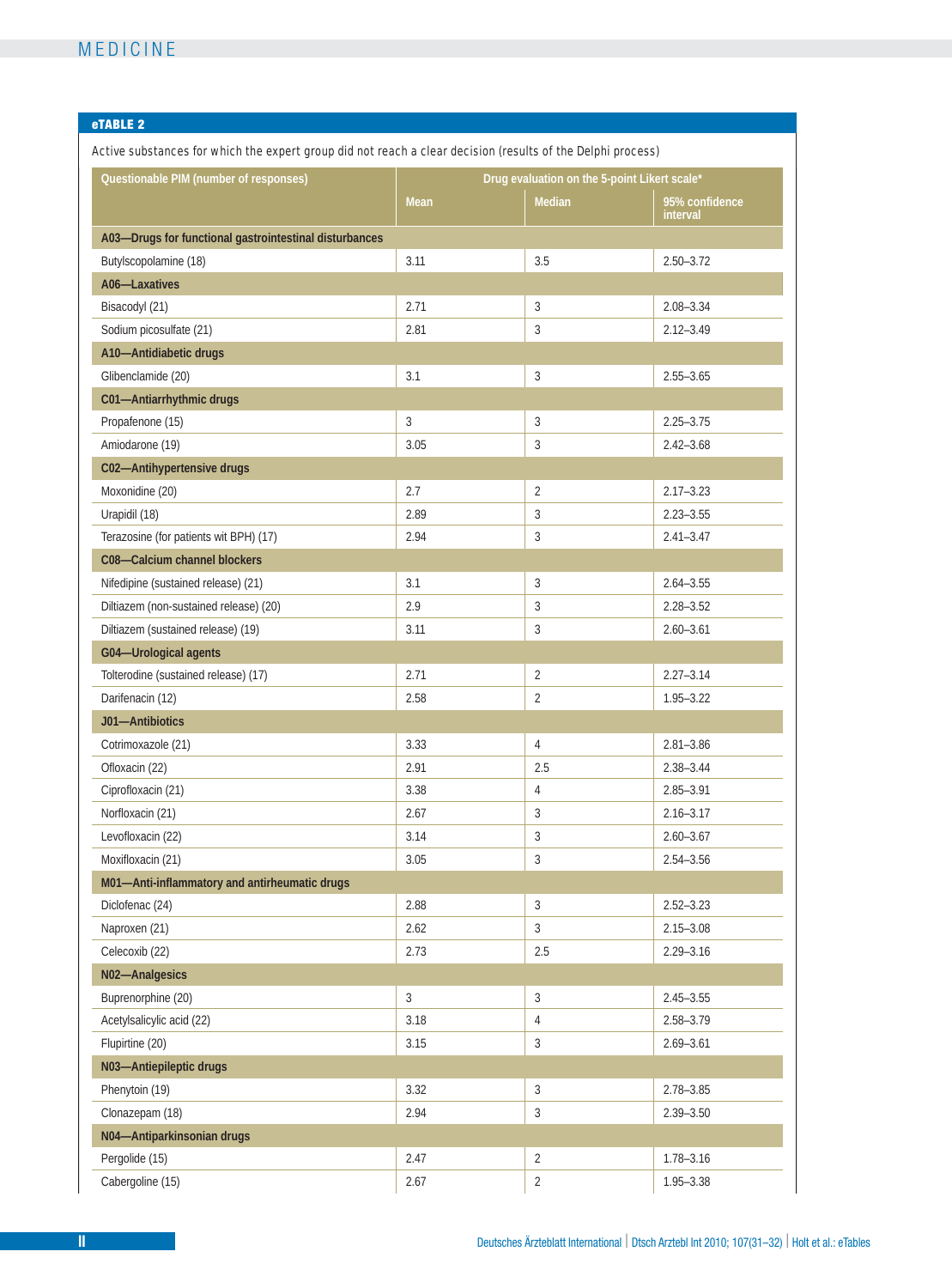| N05-Psycholeptic drugs                      |      |                |               |  |
|---------------------------------------------|------|----------------|---------------|--|
| Haloperidol $( \leq 2$ mg) $(20)$           | 3.4  | 3.5            | $2.89 - 3.91$ |  |
| Olanzapine $(\leq 10 \text{ mg})$ (20)      | 2.95 | 3              | $2.48 - 3.42$ |  |
| Quetiapine (18)                             | 3.39 | 4              | $2.82 - 3.96$ |  |
| Lorazepam $(\leq 2 \text{ mg/d})$ (19)      | 3.37 | 4              | $2.91 - 3.83$ |  |
| Lormetazepam $(\leq 0.5 \text{ mg/d})$ (18) | 3.28 | 3.5            | $2.80 - 3.75$ |  |
| Brotizolam ( $\leq 0.125$ mg/d) (15)        | 3.07 | 3              | $2.46 - 3.68$ |  |
| Zopiclone $( \leq 3.75 \text{ mg/d} )$ (19) | 3.37 | 3              | $2.88 - 3.86$ |  |
| Zolpidem $(\leq 5 \text{ mg/d})$ (18)       | 3.33 | 3.5            | $2.77 - 3.90$ |  |
| Zaleplone $( \leq 5$ mg/d) (14)             | 3.29 | 3              | $2.71 - 3.86$ |  |
| Promethazine (20)                           | 2.45 | $\overline{2}$ | $1.83 - 3.07$ |  |
| N06-Psychoanaleptic drugs                   |      |                |               |  |
| Opipramol (22)                              | 3.09 | 3.5            | $2.55 - 3.64$ |  |
| Nortriptyline (21)                          | 2.52 | 2              | $1.97 - 3.07$ |  |
| Fluvoxamine (20)                            | 3.25 | 3              | $2.75 - 3.75$ |  |
| Moclobemide (22)                            | 2.95 | 3              | $2.42 - 3.49$ |  |
| Ginkgo biloba (20)                          | 2.5  | 2.5            | $1.90 - 3.10$ |  |
| R03-Drugs for obstructive pulmonary disease |      |                |               |  |
| Theophylline (20)                           | 2.75 | 2.5            | $2.15 - 3.35$ |  |

\*Explanation of the Likert scale (e16): 1 = drug is definitely potentially inappropriate for elderly patients; 2 = drug is potentially inappropriate for elderly patients; 3 = undecided;

4 = drug is not potentially inappropriate for elderly patients; 5 = drug is definitely not potentially inappropriate for elderly patients. PIM, potentially inappropriate medication; BPH, benign prostatic hypertrophy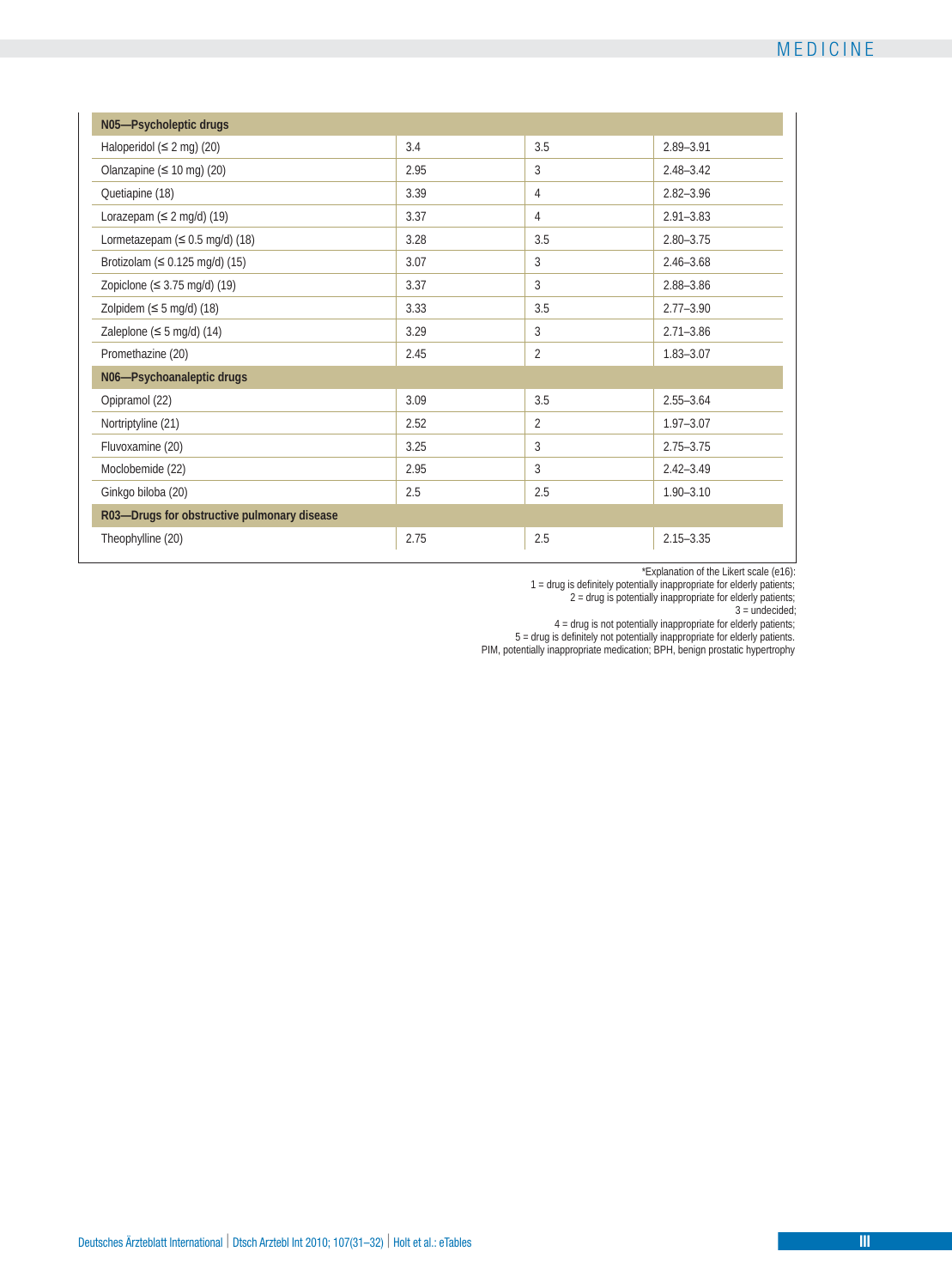## **eTABLE 3**

| PIM (number of responses)                                                                            | Drug evaluation on the 5-point Likert scale <sup>*1</sup>                                                           |                |                            |
|------------------------------------------------------------------------------------------------------|---------------------------------------------------------------------------------------------------------------------|----------------|----------------------------|
|                                                                                                      | <b>Mean</b>                                                                                                         | <b>Median</b>  | 95% confidence<br>interval |
| A04-Antiemetic drugs and drugs against nausea                                                        |                                                                                                                     |                |                            |
| Dimenhydrinate (16)                                                                                  | $\overline{2}$                                                                                                      | $\overline{2}$ | $1.42 - 2.58$              |
| A06-Laxatives                                                                                        |                                                                                                                     |                |                            |
| Viscous paraffin (16)                                                                                | 2.06                                                                                                                | 2              | $1.38 - 2.75$              |
| B01-Antithrombotic drugs                                                                             |                                                                                                                     |                |                            |
| Ticlopidine (17)                                                                                     | 1.29                                                                                                                | $\mathbf{1}$   | $1.05 - 1.54$              |
| Prasugrel <sup>*2</sup> (16)                                                                         | PIM on the basis of manufacturer-provided information to physicians<br>("not recommended for patients over age 75") |                |                            |
| C01-Antiarrhythmic drugs                                                                             |                                                                                                                     |                |                            |
| Quinidine <sup>*2</sup> (18)                                                                         | 1.39                                                                                                                | $\mathbf{1}$   | $0.90 - 1.88$              |
| Flecainide <sup><math>*2</math></sup> (17)                                                           | 2.18                                                                                                                | $\overline{2}$ | $1.54 - 2.81$              |
| Digoxine derivatives (acetyldigoxine <sup>*2</sup> , digoxine,<br>metildigoxine <sup>*2</sup> ) (22) | 2.5                                                                                                                 | $\overline{2}$ | $2.03 - 2.97$              |
| C02-Antihypertensive drugs                                                                           |                                                                                                                     |                |                            |
| Reserpine (16)                                                                                       | 1.44                                                                                                                | $\mathbf{1}$   | $1.10 - 1.77$              |
| Methyldopa (14)                                                                                      | 1.29                                                                                                                | 1              | $1.02 - 1.56$              |
| Clonidine (18)                                                                                       | 2.28                                                                                                                | $\overline{2}$ | $1.67 - 2.89$              |
| Prazosine (15)                                                                                       | 1.93                                                                                                                | $\overline{2}$ | $1.36 - 2.51$              |
| Doxazosine (15)                                                                                      | 2.27                                                                                                                | $\overline{2}$ | $1.56 - 2.98$              |
| Terazosine (as an antihypertensive drug) (20)                                                        | 2.2                                                                                                                 | $\overline{2}$ | $1.81 - 2.59$              |
| C04-Peripheral vasodilators                                                                          |                                                                                                                     |                |                            |
| Pentoxifylline (17)                                                                                  | 1.53                                                                                                                | 1              | $1.12 - 1.94$              |
| Nicergoline (16)                                                                                     | 1.69                                                                                                                | $\mathbf{1}$   | $1.18 - 2.19$              |
| Naftidrofuryl (14)                                                                                   | 1.64                                                                                                                | $\mathbf{1}$   | $1.11 - 2.18$              |
| C07-Beta-adrenoceptor antagonists                                                                    |                                                                                                                     |                |                            |
| Sotalol <sup>*2</sup> (17)                                                                           | 2.41                                                                                                                | $\overline{2}$ | 1.93-2.89                  |
| C08-Calcium channel blockers                                                                         |                                                                                                                     |                |                            |
| Nifedipine (non-sustained release) (18)                                                              | 2.17                                                                                                                | 2              | $1.52 - 2.81$              |
| G04-Urological drugs                                                                                 |                                                                                                                     |                |                            |
| Oxybutynine (non-sustained release) (15)                                                             | 2.2                                                                                                                 | $\overline{2}$ | $1.53 - 2.87$              |
| Oxybutynine (sustained release) (17)                                                                 | 2.41                                                                                                                | $\overline{2}$ | $1.90 - 2.93$              |
| Tolterodine (non-sustained release) (18)                                                             | 2.11                                                                                                                | $\overline{2}$ | $1.70 - 2.53$              |
| Solifenacin (16)                                                                                     | 2.38                                                                                                                | $\overline{2}$ | $1.95 - 2.80$              |
| J01-Antibiotics                                                                                      |                                                                                                                     |                |                            |
| Nitrofurantoin (20)                                                                                  | 1.9                                                                                                                 | 1.5            | $1.38 - 2.42$              |
| M01-Anti-inflammatory and antirheumatic drugs                                                        |                                                                                                                     |                |                            |
| Phenylbutazone (20)                                                                                  | 1.2                                                                                                                 | 1              | $0.96 - 1.44$              |
| Indomethacin (20)                                                                                    | 1.35                                                                                                                | 1              | $1.08 - 1.62$              |
| Acemethacin <sup>*2</sup> (18)                                                                       | 1.78                                                                                                                | $\mathbf{1}$   | $1.22 - 2.33$              |
| Piroxicam (19)                                                                                       | 1.89                                                                                                                | $\overline{2}$ | $1.39 - 2.40$              |
| Meloxicam <sup><math>*2</math></sup> (18)                                                            | 2.11                                                                                                                | 1.5            | $1.45 - 2.77$              |
| Ketoprofen <sup>*2</sup> (17)                                                                        | 2.24                                                                                                                | $\overline{2}$ | $1.65 - 2.83$              |
| Etoricoxib <sup>*2</sup> (16)                                                                        | 2.38                                                                                                                | $\overline{2}$ | $1.83 - 2.92$              |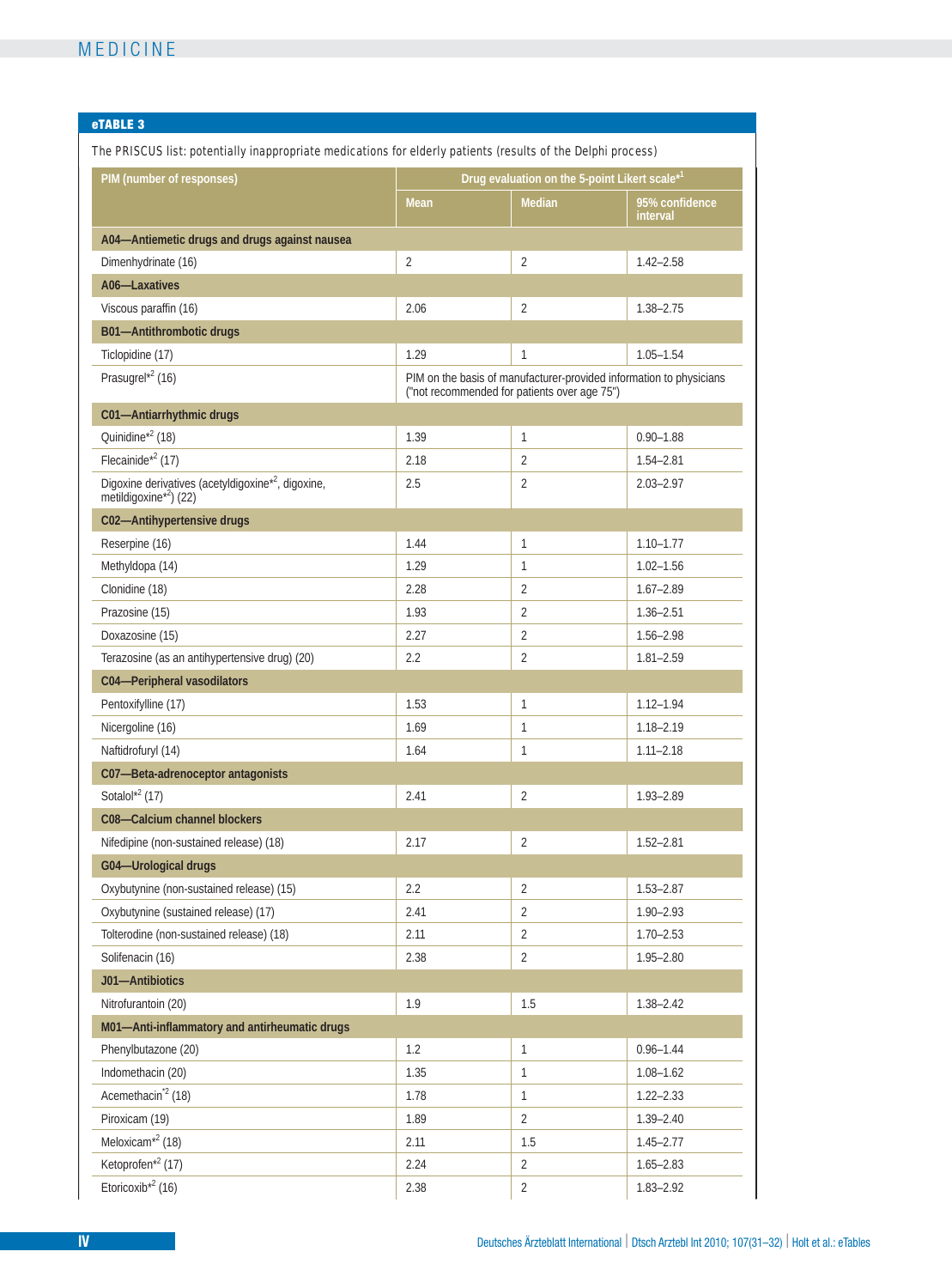| M03-Muscle relaxant agents                              |                |                |               |
|---------------------------------------------------------|----------------|----------------|---------------|
| Baclofen (16)                                           | 2.38           | 2.5            | $1.83 - 2.92$ |
| Tetrazepam (16)                                         | 2.19           | 1.5            | $1.43 - 2.95$ |
| N02-Analgesic drugs                                     |                |                |               |
| Pethidine (19)                                          | 1.63           | $\overline{2}$ | $1.30 - 1.96$ |
| Ergotamine and its derivatives (13)                     | 1.15           | $\mathbf{1}$   | $0.93 - 1.38$ |
| N03-Antiepileptic drugs                                 |                |                |               |
| Phenobarbital*2 (20)                                    | 2.25           | $\overline{2}$ | $1.88 - 2.62$ |
| N04-Antiparkinsonian drugs                              |                |                |               |
| Dihydroergocryptine (11)                                | 1.64           | $\mathbf{1}$   | $0.83 - 2.45$ |
| N05-Psycholeptic drugs                                  |                |                |               |
| Levomepromazine (18)                                    | 1.94           | $\overline{2}$ | $1.51 - 2.38$ |
| Fluphenazine (18)                                       | 1.89           | $\overline{2}$ | $1.51 - 2.27$ |
| Perphenazine (17)                                       | 2.18           | $\overline{2}$ | $1.80 - 2.55$ |
| Thioridazine (19)                                       | 1.58           | 1              | $1.25 - 1.91$ |
| Haloperidol <sup>*2</sup> (> 2 mg) (21)                 | 2.43           | $\overline{2}$ | $1.92 - 2.94$ |
| Clozapine (21)                                          | 2.52           | $\overline{2}$ | $2.05 - 2.99$ |
| Olanzapine (> 10 mg) (21)                               | 2.43           | $\overline{2}$ | 1.98-2.87     |
| Diazepam (18)                                           | 2.22           | $\overline{2}$ | $1.59 - 2.85$ |
| Chlordiazepoxide (17)                                   | 1.65           | 1              | $1.10 - 2.19$ |
| Medazepam <sup><math>*2</math></sup> (15)               | 1.67           | $\mathbf{1}$   | $0.95 - 2.38$ |
| Oxazepam (> 60 mg/d) (21)                               | 1.76           | $\overline{2}$ | $1.48 - 2.05$ |
| Dipotasssium clorazepate (17)                           | 1.65           | 1              | $1.02 - 2.28$ |
| Lorazepam $(> 2$ mg/d) $(21)$                           | 1.95           | $\overline{2}$ | 1.49-2.42     |
| Bromazepam (16)                                         | 1.75           | $\mathbf{1}$   | $1.18 - 2.32$ |
| Clobazam (17)                                           | 1.71           | $\mathbf{1}$   | $1.14 - 2.27$ |
| Prazepam (17)                                           | 1.65           | $\mathbf{1}$   | $1.02 - 2.28$ |
| Alprazolam (15)                                         | 2.33           | $\overline{2}$ | $1.79 - 2.87$ |
| Chloral hydrate <sup>*2</sup> (16)                      | $\overline{2}$ | $\overline{2}$ | $1.45 - 2.55$ |
| Flurazepam (17)                                         | 1.41           | 1              | $0.86 - 1.96$ |
| Nitrazepam (17)                                         | 1.53           | 1              | $0.98 - 2.08$ |
| Flunitrazepam (16)                                      | 1.25           | $\mathbf{1}$   | $0.84 - 1.66$ |
| Triazolam (16)                                          | 2.19           | 2              | $1.63 - 2.75$ |
| Lormetazepam (> 0.5 mg/d) (18)                          | 1.72           | $\overline{2}$ | $1.44 - 2.01$ |
| Temazepam (16)                                          | 2.31           | $\overline{2}$ | 1.74-2.89     |
| Brotizolam <sup>*2</sup> (> 0.125 mg/d) (17)            | 1.88           | $\overline{2}$ | $1.52 - 2.24$ |
| Zopiclone (> 3.75 mg/d) (21)                            | 2.33           | 2              | $1.81 - 2.86$ |
| Zolpidem $(> 5$ mg/d) $(21)$                            | 2.24           | $\overline{2}$ | $1.76 - 2.71$ |
| Zaleplone <sup><math>*2</math></sup> ( $> 5$ mg/d) (15) | 2.13           | $\overline{2}$ | $1.51 - 2.76$ |
| Diphenhydramine (17)                                    | 1.82           | 1              | $1.27 - 2.38$ |
| Doxylamine (14)                                         | 2              | 1.5            | $1.28 - 2.72$ |
| N06-Psychoanaleptic drugs                               |                |                |               |
| Imipramine (17)                                         | 2.12           | $\overline{2}$ | $1.61 - 2.63$ |
| Clomipramine (17)                                       | 2.18           | $\overline{2}$ | $1.72 - 2.63$ |
| Trimipramine (16)                                       | 2.44           | $\overline{2}$ | $1.92 - 2.95$ |
| Amitriptyline (17)                                      | 2.12           | $\overline{2}$ | 1.49-2.74     |
| Doxepine (18)                                           | 2.17           | $\overline{2}$ | $1.62 - 2.71$ |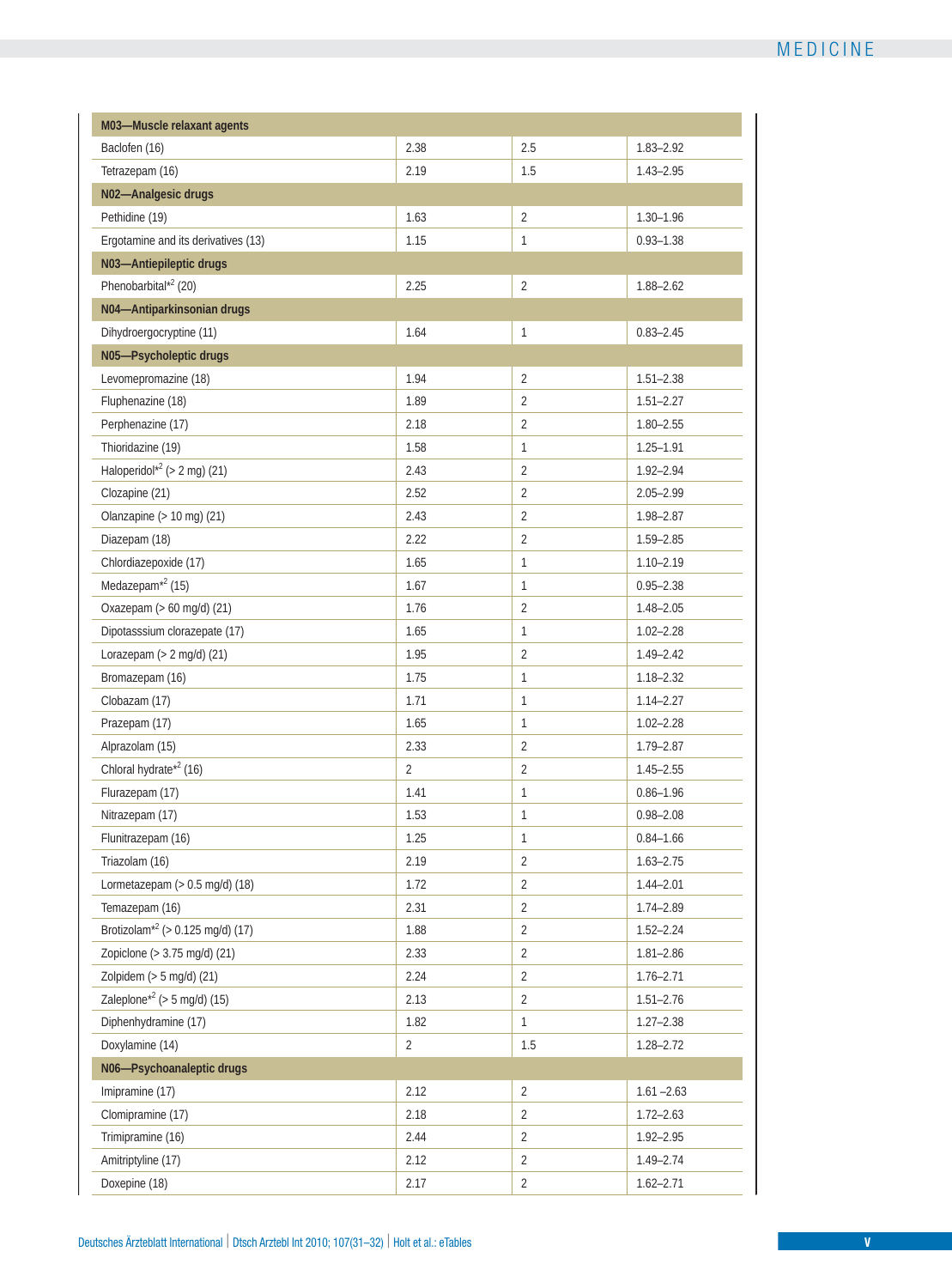| Maprotiline (17)                                                        | 2.47 | 2                        | $1.95 - 2.99$ |
|-------------------------------------------------------------------------|------|--------------------------|---------------|
| Fluoxetine (18)                                                         | 2.33 | $\overline{\mathcal{L}}$ | $1.79 - 2.87$ |
| Tranylcypromine <sup>*2</sup> (18)                                      | 2.06 | $\overline{2}$           | $1.50 - 2.61$ |
| Piracetam (15)                                                          | 1.73 |                          | $1.24 - 2.22$ |
| Dihydroergotoxin (14)                                                   | 1.21 |                          | $0.97 - 1.46$ |
| R06-Antihistamines, systemic                                            |      |                          |               |
| Clemastine <sup>*2</sup> , dimetindene <sup>*2</sup> , hydroxyzine (17) | 1.71 |                          | $1.17 - 2.24$ |
| Chlorphenamine (16)                                                     | 1.88 |                          | $1.12 - 2.63$ |
| Triprolidine (16)                                                       | 1.88 |                          | $1.15 - 2.60$ |

\* 1 Explanation of the Likert scale (e16): 1 = drug is definitely potentially inappropriate for elderly patients; 2 = drug is potentially inappropriate for elderly patients; 3 = undecided;

1 d = drug is not potentially inappropriate for elderly patients;<br>1-5 drug is definitely not potentially inappropriate for elderly patients.<br>1-9 Drugs that were not designated as PIM in any of the four publications analyz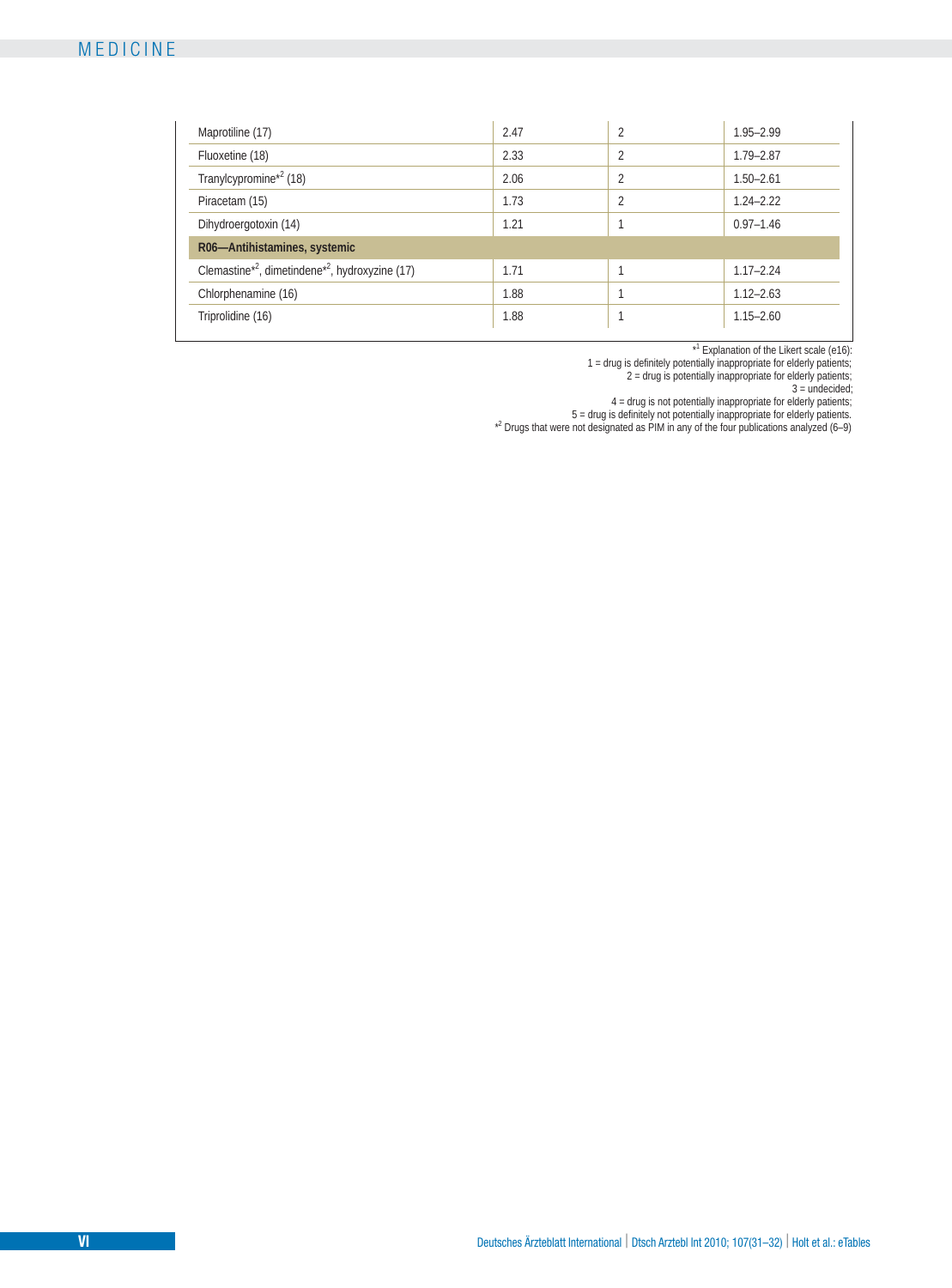## **eBOX 1**

## Potentially inappropriate medications on the preliminary PIM list

**(131 medications belonging to 24 medication classes [according to the ATC classification (German "Yellow List"): www.gelbe-liste.de/pharmindex, last accessed on 24 February 2010])**

**A03—Medications for functional gastrointestinal disturbances** Butylscopolamine, metoclopramide

**A04—Antiemetic and anti-nausea drugs** Dimenhydrinate

**A06—Laxatives** Viscous paraffin, bisacodyl, sodium picosulfate

**A10—Antidiabetic drugs** Glibenclamide, glimepiride

**B01—Antithrombotic drugs** Warfarin, phenprocoumone, clopidogrel, ticlopidine, acetylsalicylic acid \*

**B03—Drugs for anemia** Iron supplements

**C01—Antiarrhythmic drugs** Quinidine, propafenone, flecainide, amiodarone, acetyldigoxin, digitoxin, digoxin, metildigoxin

## **C02—Antihypertensive drugs**

Reserpine, methyldopa, clonidine, moxonidine, prazosine, doxazosine, urapidil, terazosine

**C03—Diuretics** Hydrochlorothiazide (alone or in combination with triamterene or amiloride), furosemide, torasemide, spironolactone

**C04—Peripheral vasodilators** Pentoxifylline, nicergoline, naftidrofuryl

**C07—Beta-adrenoceptor antagonists** Sotalol

**C08—Calcium channel blockers** Nifedipine, verapamil, diltiazem

**G04—Urological drugs** Oxybutynine, tolterodine, solifenacine

**H02—Corticosteroids, systemic** Prednisolone

**J01—Antibiotics** Cotrimoxazole, ciprofloxacin, nitrofurantoin

**M01—Anti-inflammatory and antirheumatic drugs** Phenylbutazone, indometacin, diclofenac, acemetacine, piroxicam, meloxicam, ibuprofen, naproxen, ketoprofen, celecoxib, etoricoxib

**M03—Muscle relaxants** Baclofen, tetrazepam

**N02—Analgesic drugs** Oxycodon, pethidine, fentanyl, buprenorphine, tramadol, acetylsalicylic acid, flupirtine, ergotamine and its derivatives

**N03—Antiepileptic drugs** Phenobarbital, phenytoin, clonazepam, carbamazepine

**N04—Antiparkinsonian drugs** Dihydroergocryptine

## **N05—Psycholeptic drugs**

Levomepromazine, fluphenazine, perphenazine, thioridazine, haloperidol, melperone, clozapine, olanzapine, quetiapine, risperidone, diazepam, chlordiazepoxide, medazepam, oxazepam, dipotassium clorazepate, lorazepam, bromazepam, clobazam, prazepam, alprazolam, chloral hydrate, flurazepam, nitrazepam, flunitrazepam, triazolam, lormetazepam, temazepam, brotizolam, zopiclone, zolpidem, diphenhydramine, doxylamine, promethazine

#### **N06—Psychoanaleptic drugs**

Imipramine, clomipramine, opipramole, trimipramine, amitriptyline, nortriptyline, doxepine, maprotiline, fluoxetine, citalopram, paroxetine, sertraline, fluvoxamine, tranylcypromine, moclobemide, piracetam, ginkgo biloba, dihydroergotoxin

**R03—Drugs for obstructive pulmonary disease Theophylline** 

**R06—Antihistamines, systemic** Clemastine, dimetindene, chlorpheniramine, triprolidine, hydroxyzine

\* Acetylsalicylic acid is counted twice (under two different indications) because the expert group rated it differently depending on the indication.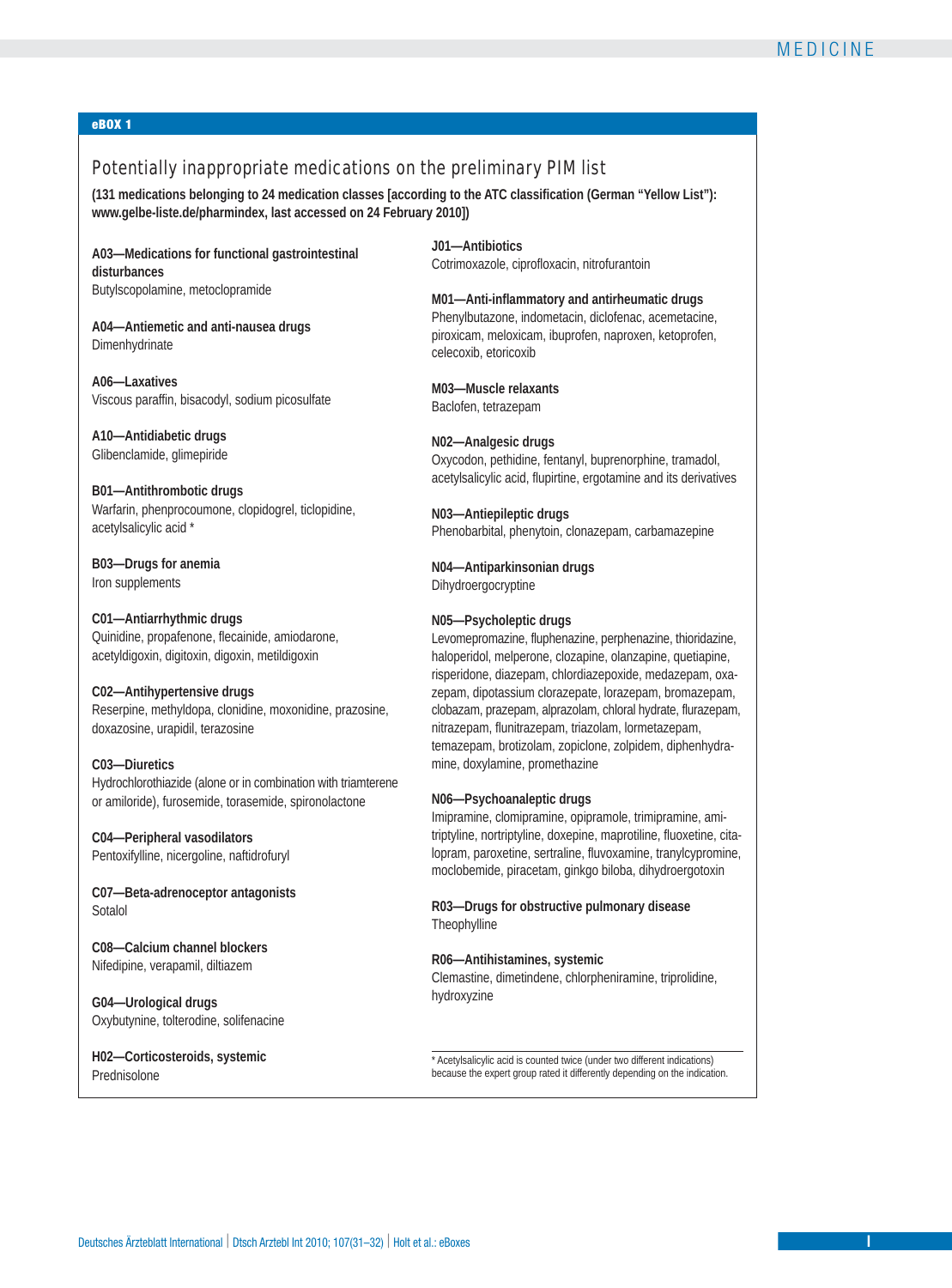#### **eBOX 2**

## **Methods**

### **(a) Qualitative analysis of selected PIM lists for elderly patients from other countries**

A search of the international literature in the Medline database PubMed for publications on the topic of potentially inappropriate medications for elderly patients that appeared from 1975 to November 2007 yielded two publications from the USA (6, 7), one from Canada (8), and one from France (9). These four PIM lists were qualitatively analyzed with respect to similarities and differences in methods and content and evaluated for applicability to the German drug market in terms of availability and prescribing frequency (according to the *Arzneiverordnungsreport* for 2008, an annual report of drug prescribing in Germany) (e13).

## **(b) Literature search**

The literature was searched for already existing publications on drug recommendations for the elderly and problems related to drugs commonly used by elderly patients. Particular attention was paid to publications that provided scientific evidence of an elevated risk of adverse drug events (ADE) and drug interactions for specific medications and medication classes taken by the elderly. The search was performed, among other sources, in PubMed, the Micromedex<sup>TM</sup> drug information program (18), the information for physicians supplied by the drug manufacturers (www.fachinfo.de), the treatment guidelines of various medical societies and the Drug Commission of the German Medical Association, and data from the Network of Regional Pharmacovigilance Centers in Germany *(Netzwerk der regionalen Pharmakovigilanzzentren) (*e33). The literature contains many different age thresholds for the definition of the elderly. The authors of the PRISCUS list established age 65 as the lower limit (10, 12).

## **(c) Development of a preliminary list of potentially inappropriate medications for elderly patients, specifically adapted to the German market**

The information obtained in steps (a) and (b) was used to create a preliminary PIM list containing 131 medications belonging to 24 different classes, with extensive accompanying information *(eBox 1).*

The experts participating in the evaluation received information on classes of medications and on individual potentially inappropriate medications. This included information about each medication or class of medication in the previously published PIM lists, manufacturer-provided information for physicians specifically regarding use in elderly patients, and a summary of the literature that was selected in step (b) (359 publications), prepared according to the categories of evidence-based medicine (e34, e35). The preliminary PIM list also contained age-specific information (as available) from Micromedex™ (e18) and suggestions of potential therapeutic alternatives *(eTable 1)*.

## **(d) Generation of the final PRISCUS list by consultation of experts (modified Delphi process)**

As was done for the PIM lists that were published in other countries, the German PIM list was generated by expert consensus *(eBox 3)* on the basis of a literature review followed by consultation of experts in a modified Delphi process (13, e14, e15).

The Internet-based Delphi interrogation process consisted of two rounds and began in December 2008, when contact was made with more than 50 German-speaking experts, of whom 38 agreed in writing to participate in the project. These experts represented eight different specialties (geriatric medicine, clinical pharmacology, general practice, internal medicine, pain therapy, neurology, psychiatry, and pharmacy). The experts were identified with the aid of the medical societies and the Drug Commission of the German Medical Association. Further potential participants were identified by personal communication.

The experts rated each potentially inappropriate medication on the five-point Likert scale (e16), which ranges from a score of 1 (drugs that can definitely be considered potentially inappropriate for elderly patients) to 5 (drugs whose risk for elderly patients is comparable to the risk for younger patients). A score of 3 is neutral (undecided). Furthermore, the experts were asked to propose monitoring parameters (e.g., laboratory values to be tested), dose adjustments, and alternative treatments / medications (if available) for each drug. They were also asked to list, for each drug, any comorbidities that would elevate the risk of adverse events.

After the first round of questioning, the mean Likert score and the corresponding 95% confidence interval (CI) were determined for each drug. Drugs for which the upper bound of the 95% CI was less than 3.0 were classed as PIM, while drugs for which the lower bound of the 95% CI was greater than 3.0 were classed as drugs whose risk is comparable in elderly and younger patients. Only the drugs whose 95% CI included 3.0 were evaluated a further time by the experts in the second round of questioning (7, 10). The experts' answers in the second round were evaluated by the same procedure. Drugs whose 95% CI still included 3.0 in the second round were designated as "not unequivocally characterized."

A number of medications were evaluated in separate categories of dosage, indication, or manner of drug release in the second round, on the basis of the experts' recommendations.

Statistical calculations were performed with the SPSS program, version 17 (SPSS Inc., Chicago, IL, USA).